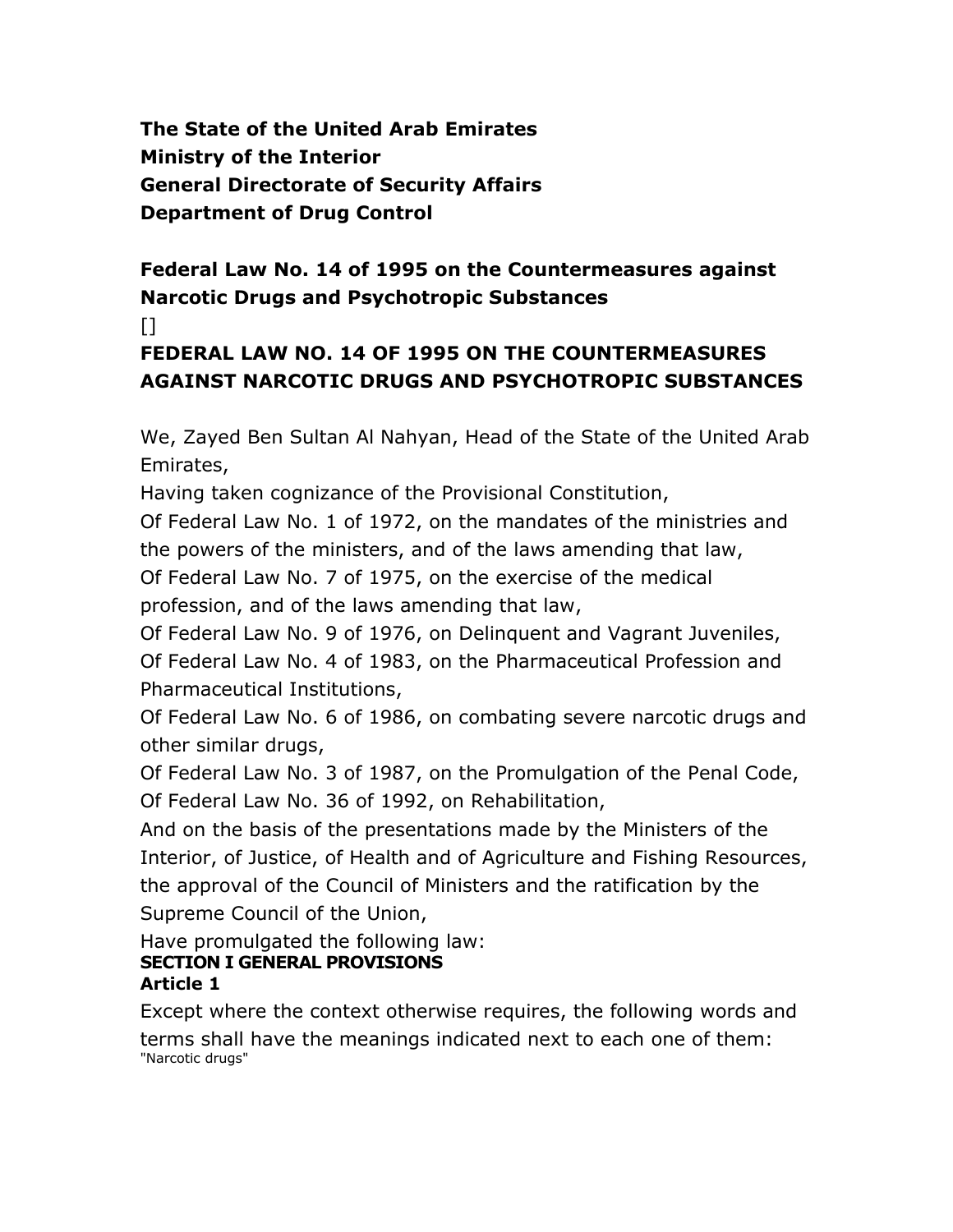mean any of the substances, natural or synthetic, in Schedules 1, 2, 3 and 4, annexed to

this Law;

"Psychotropic substances"

mean any of the substances, natural or synthetic, in Schedules 5, 6, 7 and 8, annexed to

this Law;

"Import"

means the introduction of narcotic drugs or psychotropic substances into the territory of the

State;

"Export"

means the removal of narcotic drugs or psychotropic substances from the territory of the

State;

"Procurement"

means bringing in narcotic drugs or psychotropic substances from outside the territory of

the State;

"Transport"

means the transfer of narcotic drugs or psychotropic substances within the territory of the

State, from one place to another or in transit;

#### "Production"

means the separation of narcotic drugs or psychotropic substances from their plant origins; "Competent Administrative Authority"

means the Authority which shall be designated by a decision issued by the Minister of

#### Health. **Article 2**

The provisions of this Law shall not apply to the parts of plants listed in Schedule 2 (Part III) annexed to this Law.

### **Article 3**

The Schedules annexed to this Law may be amended by deleting or adding items, or by changing the proportions indicated, excluding Schedules 1, 2, 4 and 5, where amendments may only be made by way of addition.

Amendments shall be made by virtue of a decision by the Council of Ministers, on the basis of a presentation by the Minister of Health and upon the approval of a medical committee established by a decision issued by the Minister.

The membership of the committee shall include a representative of the Ministry of the Interior, designated by the Minister.

#### **Article 4**

Specialized units shall be established for the treatment of addiction, and shall include rehabilitation sections. Each unit shall be supervised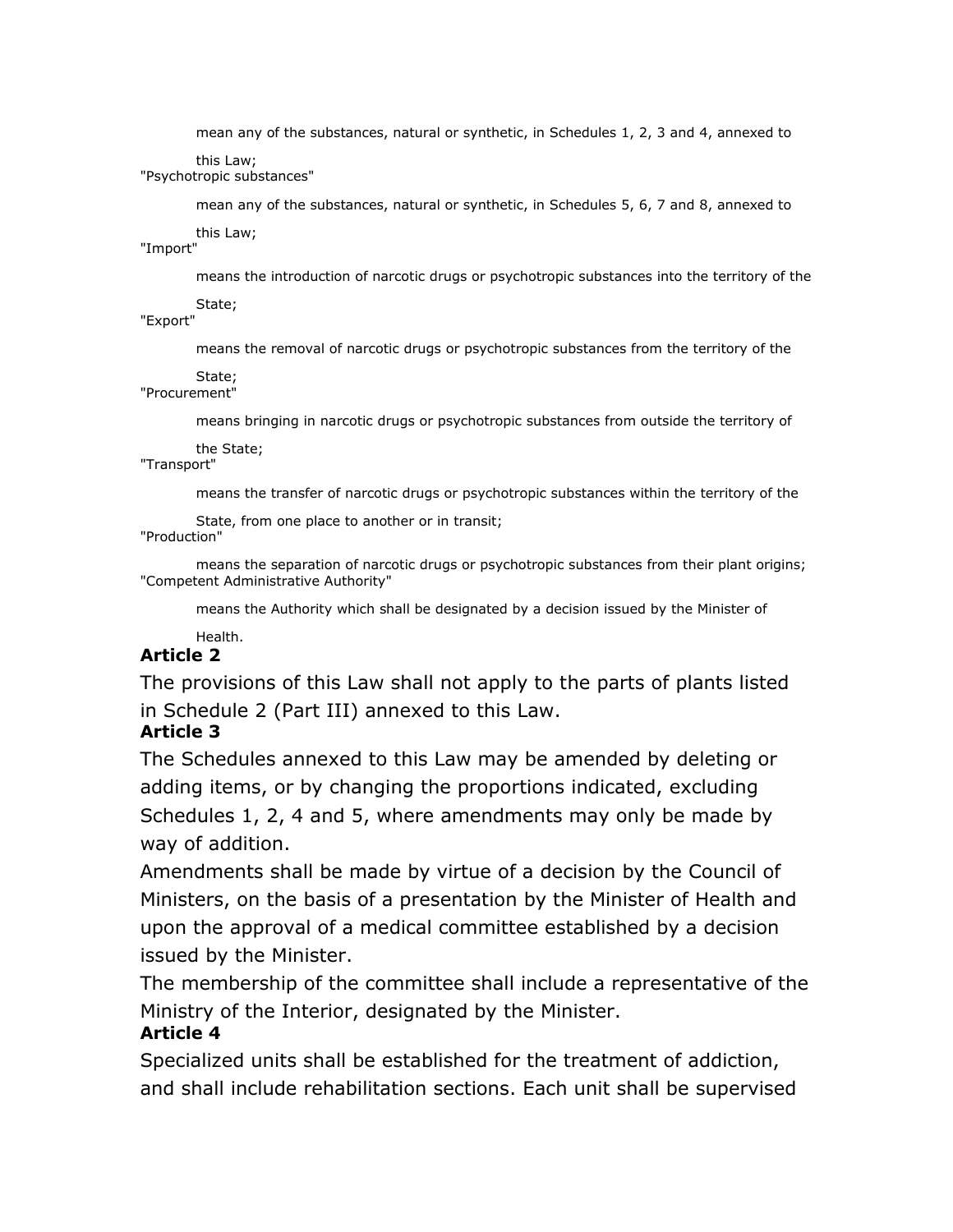by a committee which shall be established by a decision issued by the Minister of Health. Among its members shall be representatives of the Ministries of the Interior, of Health and of Labour and Social Affairs, as well as a representative of the Public Prosecution, designated by the Public Prosecutor.

#### **Article 5**

The Minister of Justice, in agreement with the appropriate Minister, or the person acting in that capacity, may vest the capacity of judicial officers upon certain officials of the Ministries of Health and Labour and Social Affairs and officials of the Customs services, within their respective terms of reference, concerning the implementation of the provisions of this Law.

### **SECTION II NARCOTIC DRUGS AND PSYCHOTROPIC SUBSTANCES Article 7**

Except in the cases authorized and under the conditions provided for in this Section, the procurement, import, export, manufacture, extraction, separation, production, possession, acquisition and abuse of narcotic drugs and psychotropic substances indicated in Schedules 3, 5, 6, 7 and 8, as well as all the other types of activities and acts in connection therewith shall be prohibited.

### **Article 6**

1. The procurement, import, export, manufacture, extraction, separation, production, possession, acquisition and abuse of narcotic drugs listed in Schedules 1, 2 and 4, as well as all the other types of activities and acts in connection with such drugs shall be prohibited.

2. Controlled medical applications of the said substances may be administered and scientific research thereon may be carried out, subject to the knowledge of a competent scientific authority. The establishment and organization of such authority, as well as the provisions concerning the exercise of its activity, shall be announced by virtue of a decision issued by the Council of Ministers on the basis of a submission by the Minister of Health and approval by the Committee defined in article 3 of this Law.

### **Article 8**

In all the cases in which the possession or acquisition of narcotic drugs or psychotropic substances is authorized, the proportions of differences in weight may not exceed those stated in established pharmacopoeias. **Article 9**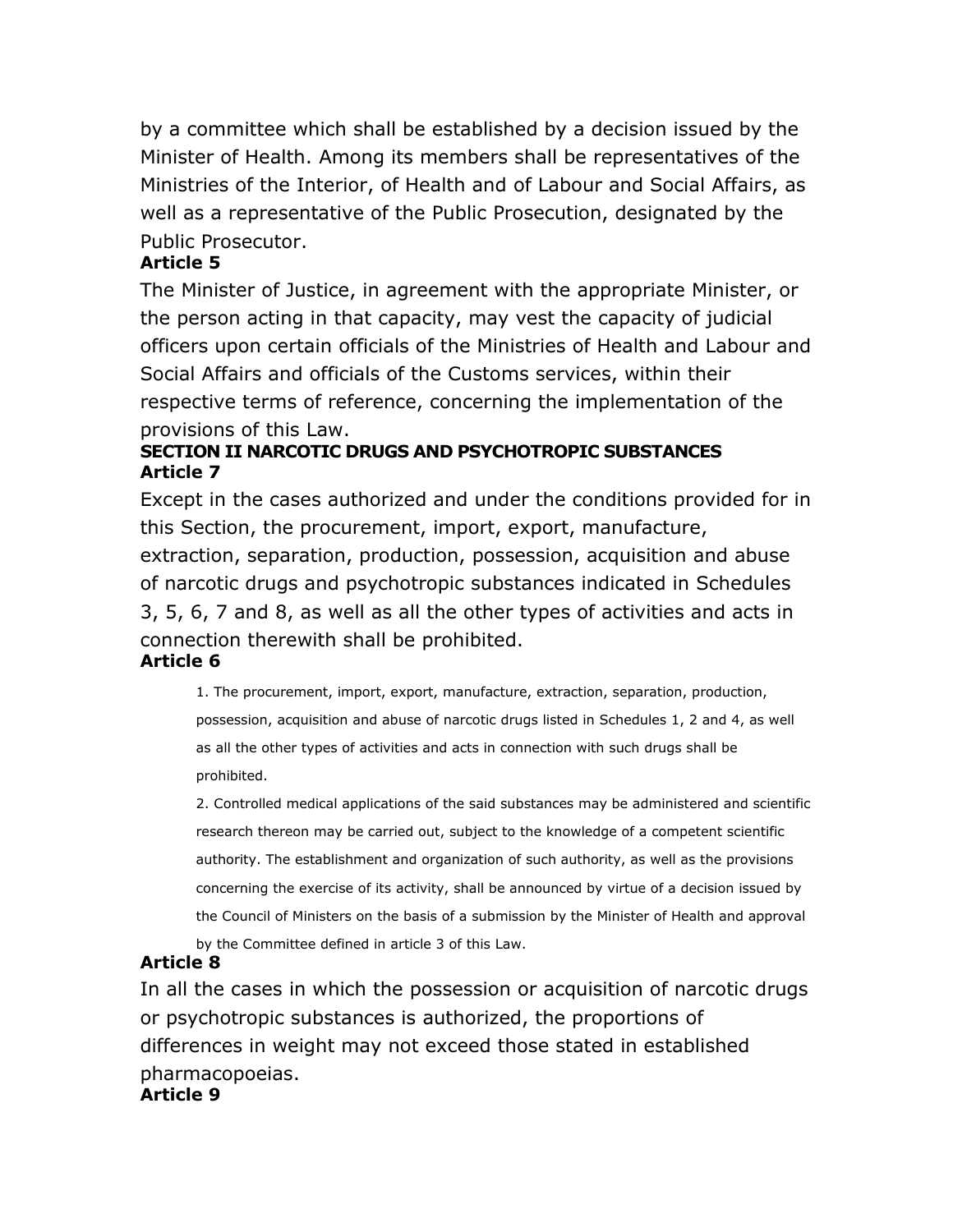The Minister of Health may commission certain staff of his Ministry with the task of inspecting the entities authorized by virtue of the provisions of this Law.

#### **Chapter One Import, Export and Transport of Narcotic Drugs and Psychotropic Substances Article 10**

With due regard to the provisions of article 6, the import or export of narcotic drugs and psychotropic substances shall be prohibited without a written authorization issued by the Competent Administrative Authority.

#### **Article 11**

The authorization mentioned in the preceding article may only be granted to the following entities:

(1) Government bodies and recognized institutes;

(2) State or licensed hospitals, clinics and sanatoriums;

(3) Licensed chemical analysis laboratories or medical, scientific and industrial research laboratories;

(4) Licensed medicine storehouses, pharmacies and pharmaceutical factories, provided that they employ a duly responsible pharmacist licensed to practise the profession;

(5) Offices of intermediaries and agents of medicinal and pharmaceutical factories and companies, licensed to practise the profession, provided that they employ a duly

responsible pharmacist licensed to practise the profession.

The authorization shall be issued in the name of the Director of the entity or the person responsible therefor, in his own capacity, on the basis of an application signed by him in accordance with the format prepared for this purpose by the Competent Administrative

Authority. The Authority may either refuse to grant the permission or reduce the quantity requested.

### **Article 12**

The authorization referred to in article 10 of this Law may not be granted to any one of the following persons unless they have been rehabilitated:

(1) A person convicted of an offence involving breach of honour or trust and sentenced to deprivation of liberty or flagellation;

(2) A person convicted of one of the offences provided for in this Law, excepting what is stipulated in paragraphs (1) and (2) of article 51 thereof;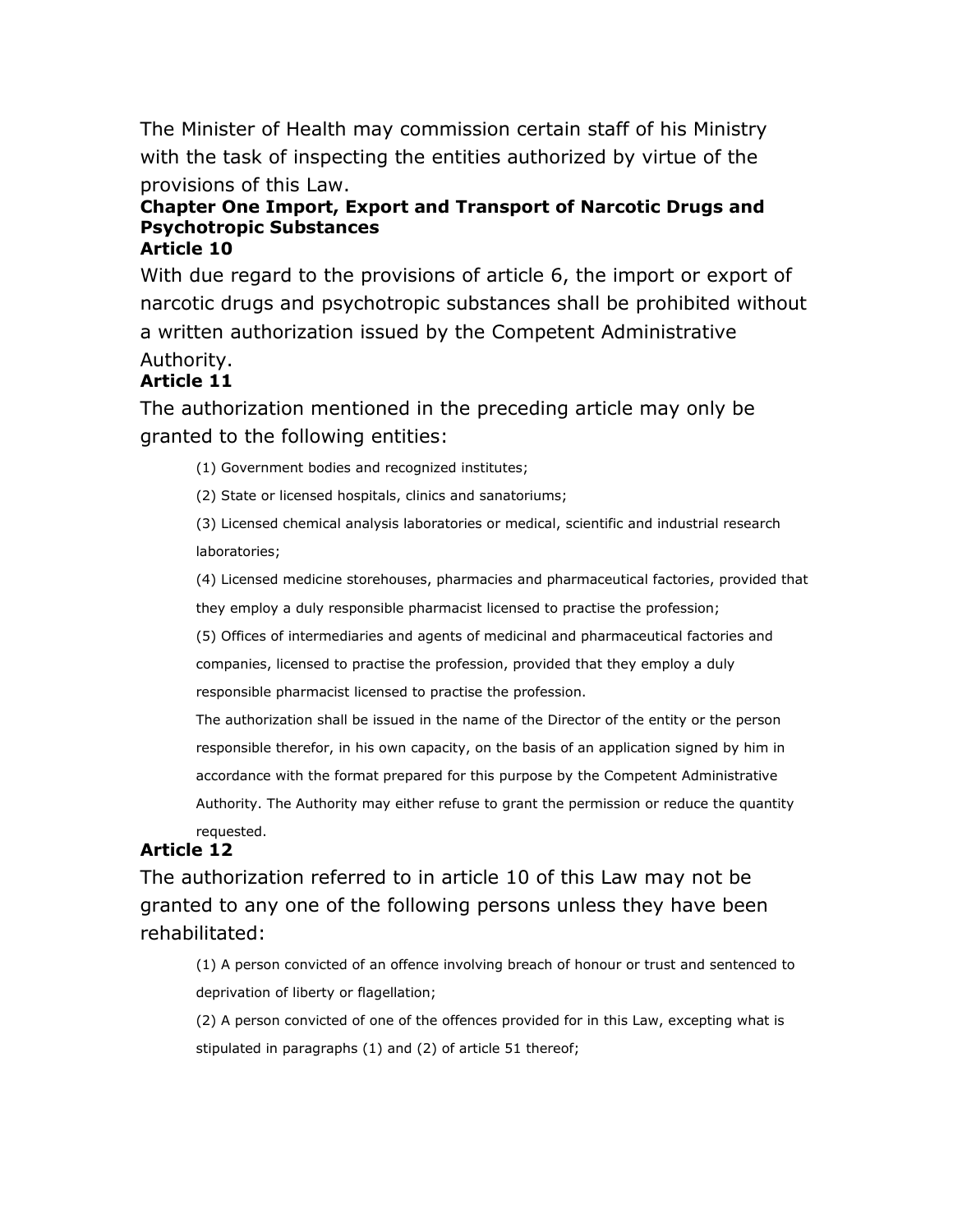(3) A person convicted of one of the offences involving property, indecent assault, corruption of morals or vagrancy or suspected of committing, or attempting to commit, any of these crimes.

The aforementioned authorization may also not be granted to any person previously separated from service for disciplinary reasons, for moral turpitude, unless three years have also elapsed from the date of separation.

#### **Article 13**

Narcotic drugs or psychotropic substances that arrive at Customs may be delivered only against a written withdrawal permit signed by the director responsible for the entity licensed to import, in accordance with a model format prepared for this purpose by the Competent Administrative Authority.

The appropriate Customs administration, in cases of import or export, shall retain the withdrawal or export permit and shall dispatch a copy thereof, after the delivery of the materials, to the Competent Administrative Authority.

### **Article 14**

None of the narcotic drugs or psychotropic substances may be imported, exported or transported in parcels containing other materials. They must be dispatched, even as samples, in insured parcels. The packages must bear, in addition to the name and address of the addressee, the name and quantity of the material and the name and address of the sender in full.

### **Article 15**

The Competent Administrative Authority shall establish a special register and shall record therein the permits issued for the importation or exportation of narcotic drugs or psychotropic substances. In particular, the register must include the following information:

(1) The name of the licensed person, as well as his or her capacity, date of birth, nationality and place of residence;

(2) Date and number of the authorization;

(3) Types and quantities of the materials, indicated in figures and written out in letters;

(4) The place where the materials are to be deposited;

(5) The entry number in the Commercial Register in the case of entities which have to be registered therein.

### **Article 16**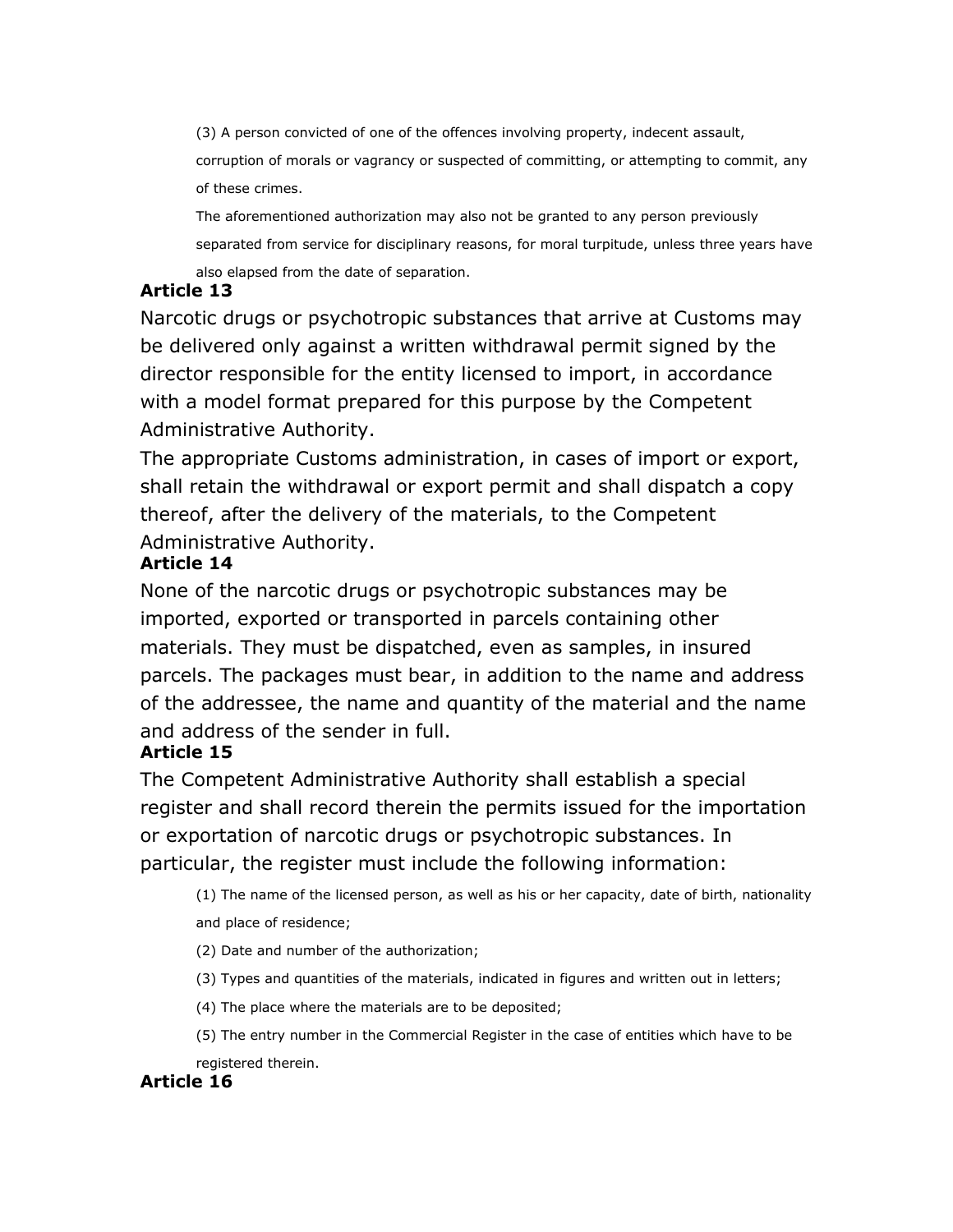The import or export permit shall be considered null and void if it is not used within 60 days from its date of issue.

## **Chapter Two Trafficking in Narcotic Drugs and Psychotropic Substances**

#### **Article 17**

With due regard to the provision of article 6, trading in narcotic drugs or psychotropic substances may only be permitted after a written licence is obtained from the Competent Administrative Authority. In this regard, the provisions of articles 11, 12, 13, 14 and 15 of the present Law shall apply.

## **Article 18**

The entity licensed to trade in narcotic drugs or psychotropic substances must employ a pharmacist to be responsible for these materials.

## **Article 19**

If the holder of the licence changes his place of industrial or commercial activity or leaves the business for which he was granted the licence, he must inform the Competent Administrative Authority within 15 days at the latest from the date of change or of leaving the business. In the case of leaving the business, he must return the licence to the Authority.

### **Article 20**

The entities licensed to trade in narcotic drugs or psychotropic substances may not sell such materials or deliver them or relinquish them on any terms whatsoever, except to the persons specified hereinafter:

(1) Directors of medicine storehouses, pharmacies and pharmaceutical factories licensed for such trading;

(2) Directors of licensed hospital pharmacies, drug depots, dispensaries and sanatoriums, if they are pharmacists;

(3) Physicians of licensed hospitals, dispensaries and sanatoriums, designated by these entities in case they do not employ pharmacists;

(4) Directors of licensed chemical analysis laboratories or medical, scientific and industrial research laboratories;

(5) Representatives of Government bodies and recognized scientific institutes.

### **Article 21**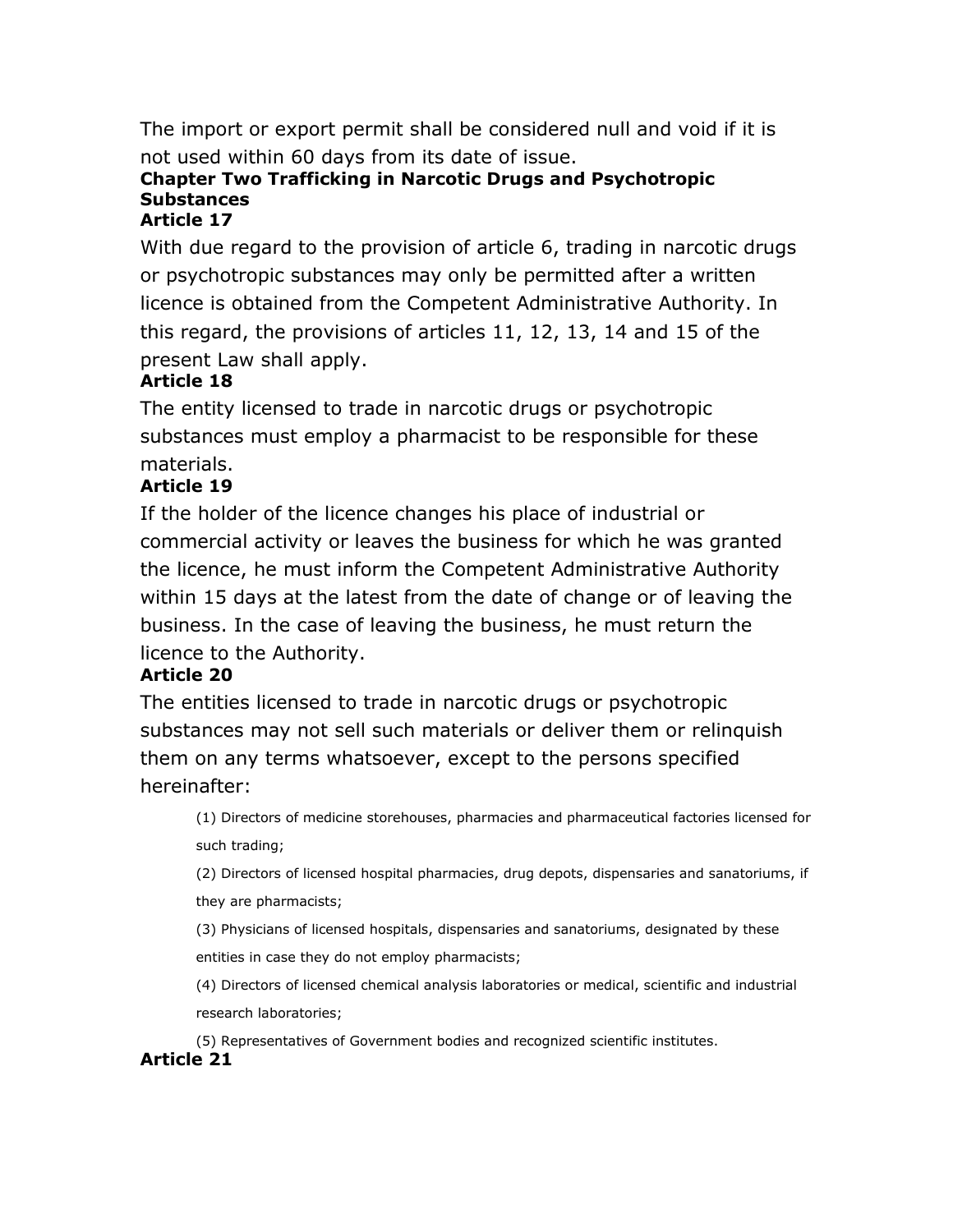The Director of an entity licensed to trade in narcotic drugs or psychotropic substances shall prepare a register to enter, consecutively on the same day, what is received and dispensed of the substances listed in Schedules 3, 5, 6, 7 and 8, annexed to this Law. The pages of the register must be numbered and stamped with the seal of the Competent Administrative Authority before utilization. **Article 22**

The Director of an entity licensed to trade in narcotic drugs or psychotropic substances must send by registered mail to the Competent Administrative Authority, within the first week of each month, a detailed statement signed by him indicating the amounts received and dispensed of the substances listed in Schedules 3, 6, 7 and 8, annexed to this Law, as well as the remaining stock of such substances until the end of the previous month. **Article 23**

The Minister of Health shall issue a decision indicating the procedures and modality concerning the sale, delivery and relinquishment of narcotic drugs or psychotropic substances, as well as the information required to be recorded in the register and statement referred to in the two preceding articles.

#### **Chapter Three Provisions Concerning Pharmacies Article 24**

A pharmacy may not dispense any narcotic drugs or psychotropic substances except against a medical prescription from a treating physician licensed to practise the profession of medicine or veterinary medicine in the State, in accordance with the conditions stipulated in article 11 of the aforementioned Federal Law No. 4 of 1984.

The Minister of Health shall specify, by virtue of a decision issued by him, the narcotic drugs or psychotropic substances to be prescribed by a medical prescription which must be recorded in the register provided for in article 26 of this Law.

Pharmacies are prohibited from dispensing such substances if the percentages written in the prescription exceed those which are indicated in Schedule 9 annexed to this Law.

Nevertheless, if the situation of a patient requires increasing the percentage, the treating physician must request from the Competent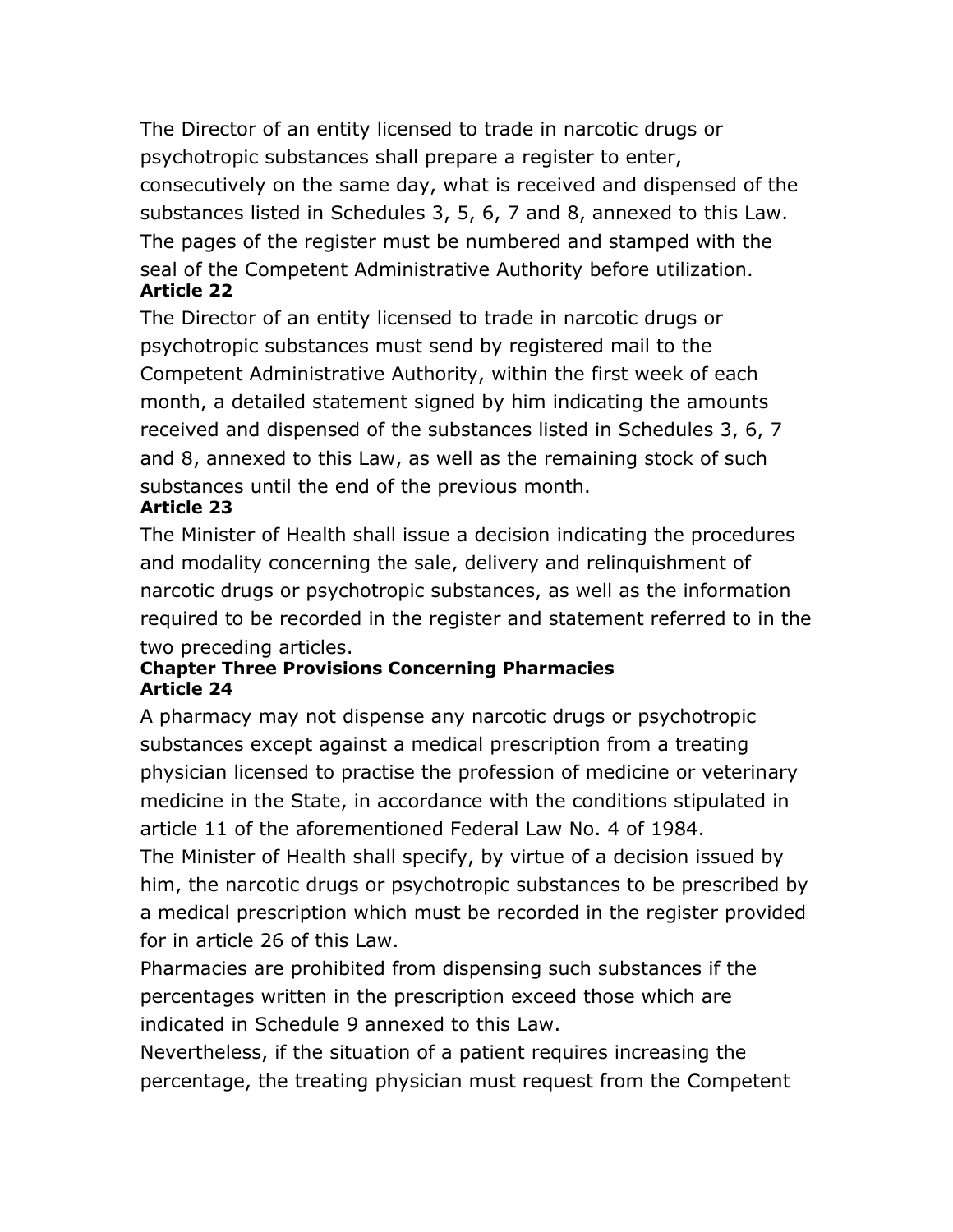Administrative Authority an authorization for the percentages required for this purpose.

However, concerning the substances which are not listed in Schedule 9 but are included in the Schedules annexed to Federal Law No. 4 of 1983, the requirement is that the prescribed dose should not exceed that which is indicated in the pharmacopoeias.

#### **Article 25**

A pharmacy may dispense narcotic drugs or psychotropic substances against licence cards issued by the Competent Administrative Authority to the persons indicated hereinafter:

(1) Physicians licensed to practise the profession of medicine or veterinary medicine;

(2) Pharmacists of hospitals, dispensaries and sanatoriums;

(3) Physicians designated by hospitals, dispensaries and sanatoriums which do not have pharmacists.

## **Article 26**

Subject to the provisions of article 24 of this Law, the manager of a pharmacy must prepare a register to enter, consecutively on the same day, what is received and dispensed of the substances listed in Schedules 3, 5, 6, 7 and 8, annexed to this Law.

The information to be recorded in this register shall be specified in accordance with a decision issued by the Minister of Health. The pages of the register must be numbered and stamped with the seal of the Competent Administrative Authority before utilization.

### **Article 27**

The manager of a pharmacy must keep the medical prescriptions containing narcotic drugs or psychotropic substances, on which is indicated the date of dispensation and the number of entry in the register. Using a medical prescription more than once is prohibited. **Article 28**

The manager of a pharmacy must send to the Competent Administrative Authority, within the first fifteen days of January and July of each year, by registered mail, a detailed statement, signed by him, indicating the quantities received and dispensed and the remaining quantities of the substances listed in Schedules 3, 5, 6, 7 and 8, annexed to this Law, for the previous six months. **Article 29**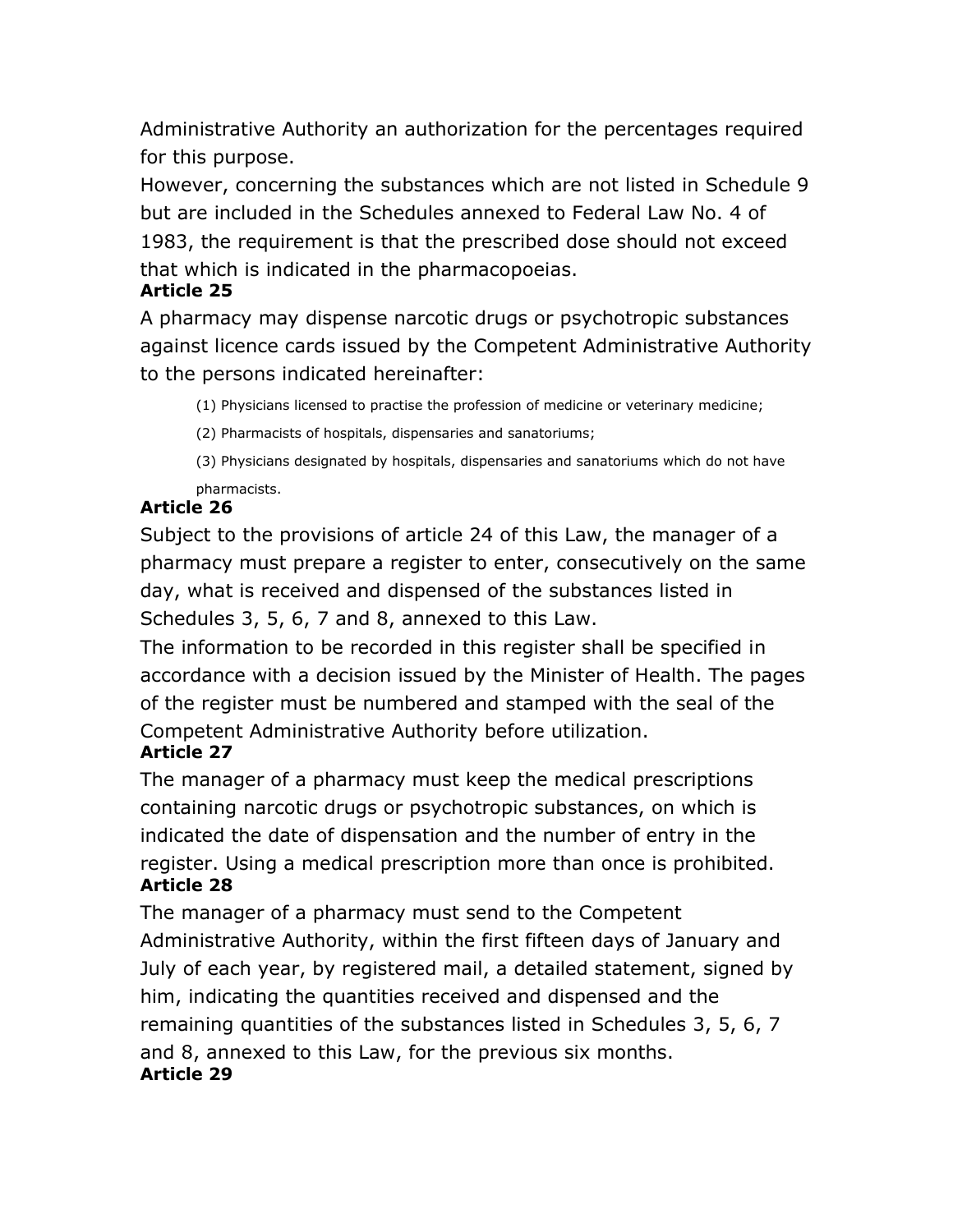The manager of a pharmacy must keep the substances listed in Schedules 3, 5, 6, 7 and 8, annexed to this Law, in a securely closed cupboard inside the pharmacy. Such substances shall be considered to be kept in his custody.

#### **Chapter Four Production of Narcotic Drugs or Psychotropic Substances and Manufacture of Medical Preparations Containing Such Substances and Using Them for the Purpose of Treatment Article 30**

Entities other than those indicated in items (1), (2), (3) and (4) of article 11 are prohibited from producing, extracting, separating or manufacturing any substance listed in Schedules 3, 5, 6, 7 and 8, annexed to this Law.

The entities indicated in the above-mentioned items may not engage in any of the activities stipulated in the preceding paragraph until a licence thereto has been obtained from the Competent Administrative Authority. In this regard, the provisions of articles 11 (2), 12, 13, 14 and 15 of this Law shall apply.

### **Article 31**

In medical preparations factories or pharmacies, no preparation, the composition of which includes a narcotic drug or a psychotropic substance, may be manufactured except after the licence provided for in article 17 has been obtained in accordance with the requirements specified in that article.

Such entities may not utilize these substances except in the manufacture of the preparations which they produce. They shall observe the provisions of articles 21 and 22 with regard to such substances received by them, and the provisions of these two articles as well as article 18, with regard to the medical preparations produced by them, the composition of which includes such substances in any concentration whatsoever.

## **Article 32**

Pharmacies and medical preparations factories may not exceed the percentages indicated in Schedule 9 annexed to this Law and, at the same time, must observe the requirements stipulated in established pharmacopoeia.

**Article 33**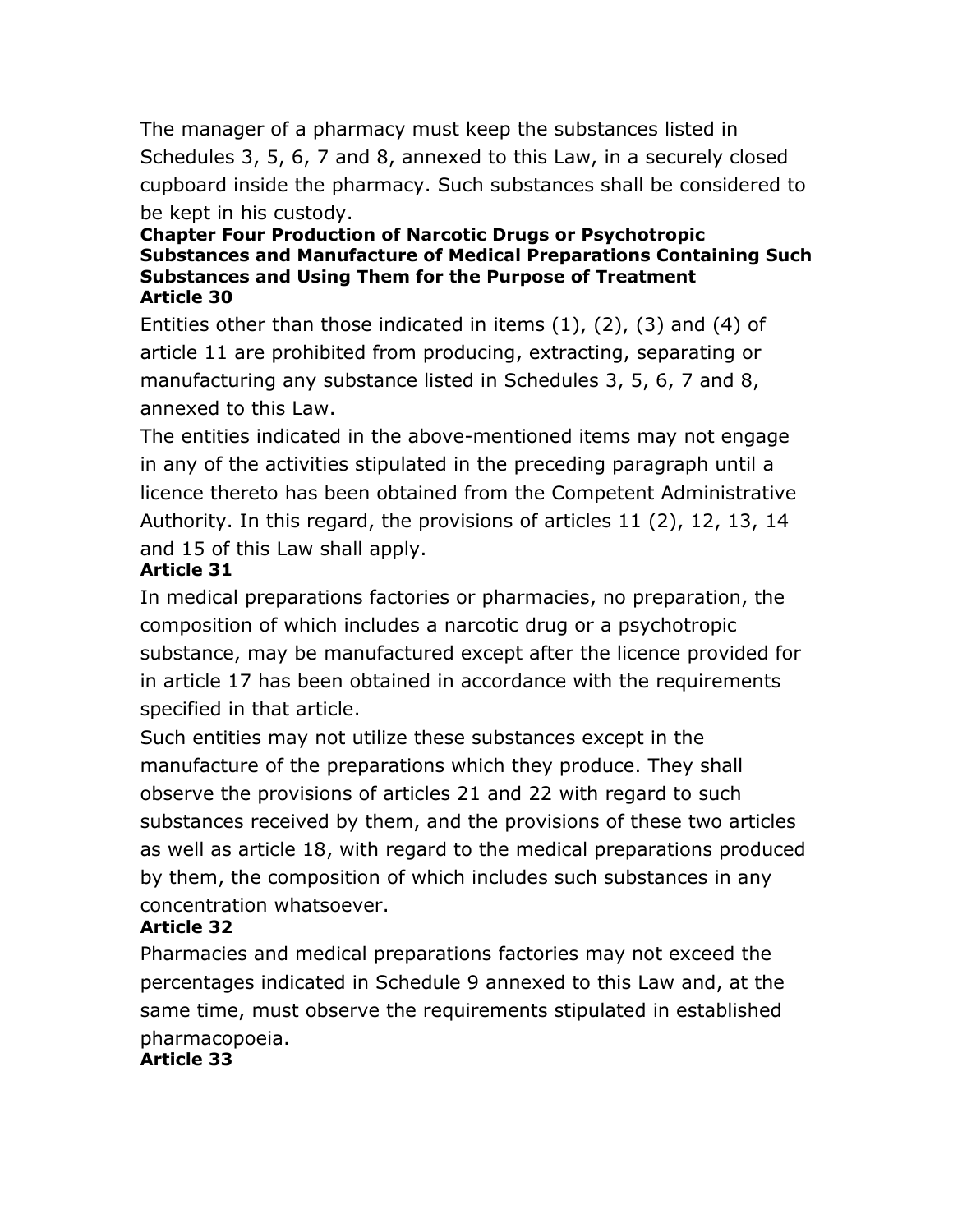Physicians, other than those licensed to practise the medical or veterinary profession in the State, may not give a medical prescriptions for any narcotic drug or psychotropic substance except when the medical treatment so requires, depending on the specialization of the physician and in compliance with the percentages indicated in Schedule 9 or in established pharmacopoeia, as stipulated in article 24 of this Law.

The medical prescription for such substances shall be written on the attached form.

The Minister of Health may add to the form any information that he may deem to be required.

## **Article 34**

Narcotic drugs or psychotropic substances may not be taken or used for personal reasons except for treatment and in accordance with a medical prescription by a treating physician, written in compliance with the provisions of article 33.

#### **SECTION III PLANTS FROM WHICH NARCOTIC DRUGS OR PSYCHOTROPIC SUBSTANCES ARE PRODUCED Article 35**

The cultivation of plants specified in Schedule 4 (Part II) annexed to this Law shall not be permitted.

### **Article 36**

The procurement, import, export, ownership, possession, acquisition and abuse of plants specified in Schedule 4 (Part II) annexed to this Law, or any other plant from which narcotic drugs or psychotropic substances are produced, at all stages of their growth, as well as their seeds, shall be prohibited and also all other related activities and acts. **Article 37**

An owner of a plot of land must inform the public authorities of the cultivation on that land of any of the plants listed in Schedule 4 (Part II) annexed to this Law, as soon as he becomes aware of the subject. **Article 38**

The Minister of Agriculture and Fishing Resources may authorize Government bodies and recognized scientific institutes to cultivate any plant whose cultivation is forbidden, for scientific purposes and scientific research, subject to the conditions he establishes in this respect.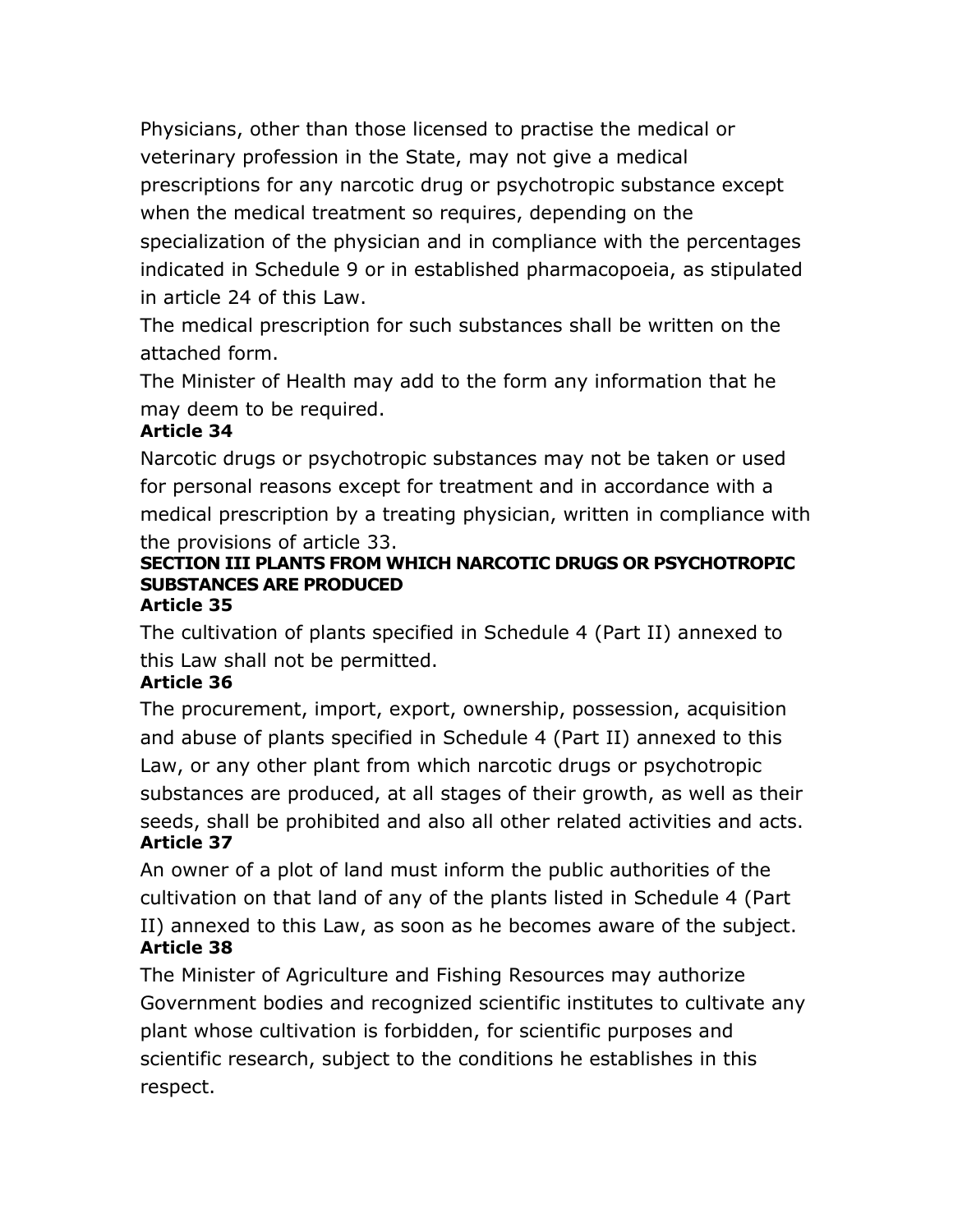To that end, the Minister may authorize the import of such plants. In this case, the provisions of Chapter One, Section II, of this Law shall apply.

#### **SECTION IV PENALTIES Article 39**

The penalty of imprisonment for a term of not less than four years shall be imposed on anyone who has abused, in any way whatsoever, or personally used, in circumstances other than those authorized, any of the narcotic drugs or psychotropic substances specified in Schedules 1, 2, 4 and 5, annexed to this Law.

The court, in addition to the preceding penalty, may impose a fine of not less than ten thousand dirhams.

#### **Article 40**

1. The penalty of imprisonment for a term of not less than one year but not exceeding three years shall be imposed on anyone who has abused, in any way whatsoever, or personally used, in circumstances other than those authorized, any of the narcotic drugs or psychotropic substances specified in Schedules 3, 6, 7 and 8, annexed to this Law. The court, in addition to the preceding penalty, may impose a fine of not less than ten thousand dirhams.

2. If the offence was committed for the purpose of treatment and if the substances abused or personally used by the offender were of those substances which may be taken or used in accordance with a medical prescription, the penalty shall be a fine of not less than one thousand dirhams but not exceeding ten thousand dirhams.

### **Article 41**

The penalty of imprisonment for a term of not less than one year but not exceeding three years shall be imposed on anyone who has abused, in any way whatsoever, or personally used any narcotic drug or plant or psychotropic substance other than those specified in the Schedules annexed to this Law, which is conducive to narcosis or any other harmful effect to the mind, when abused with such an intention. The court, in addition to the preceding penalty, may impose a fine of not less than ten thousand dirhams.

#### **Article 42**

In cases other than recidivism, the court, instead of deciding on the penalties prescribed in the preceding articles, may order the confinement of the offender to one of the Addiction Treatment Units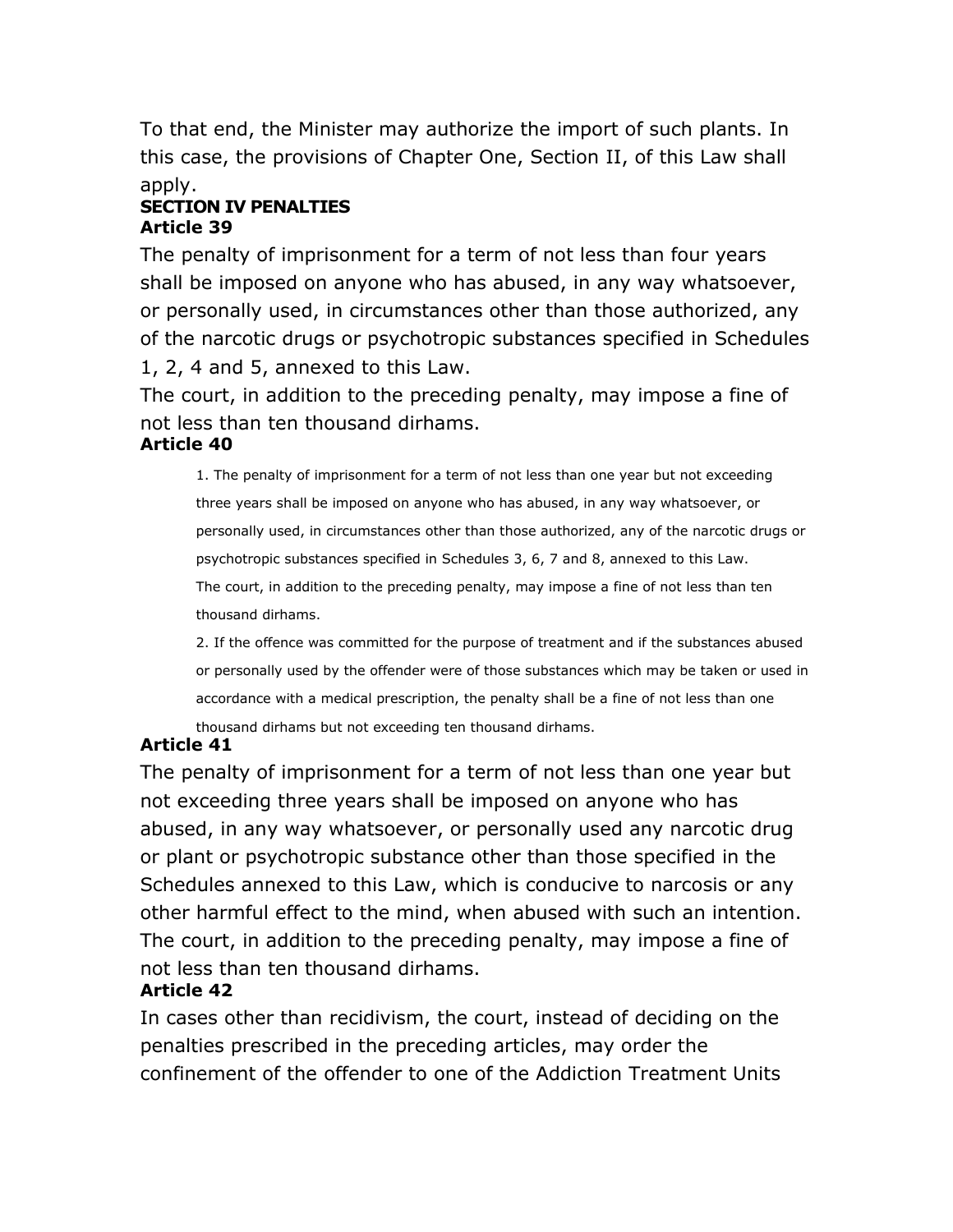referred to in article 4 of this Law, after having consulted the Treatment Supervision Committee.

This Committee shall submit to the court every six months at the latest a report on the situation of the convict. The court, after having consulted the Public Prosecution, may order the release of the person concerned from the Unit, if it is found from the report that the situation of the person so allows.

The court may also order the release of the convict from the Unit, upon his request, after having obtained the approval of the aforementioned Committee and consulted the Public Prosecution. In the event that the court decided to refuse the request, the convict may not renew such a request until six months have elapsed from the date on which the refusal decision was issued.

In all cases, the duration of commitment may not be less than six months and the duration of confinement for treatment and rehabilitation may not exceed three years.

#### **Article 43**

No criminal proceedings shall be instituted against any abuser of narcotic drugs or psychotropic substances who voluntarily presents himself either to the Addiction Treatment Unit referred to in article 4 or to the Public Prosecution, requesting treatment. The person must remain in the Unit until the Committee referred to in article 4 decides on his or her release.

The duration of treatment and rehabilitation may not extend three years.

The provision of this article, however, shall not apply to anyone who possessed a narcotic drug which he did not hand over to the Unit or the Public Prosecution when he presented himself for treatment. **Article 44**

The penalty of imprisonment for a period of not less than five years and a fine of not less than twenty thousand dirhams shall be imposed on anyone who has induced or incited another person to commit any of the offences indicated in articles 39, 40 and 41, or has facilitated for that person the perpetration of such offences in any manner. The occurrence of the inducing, inciting or facilitating of an offence in places of public gatherings or the involvement in the offence of a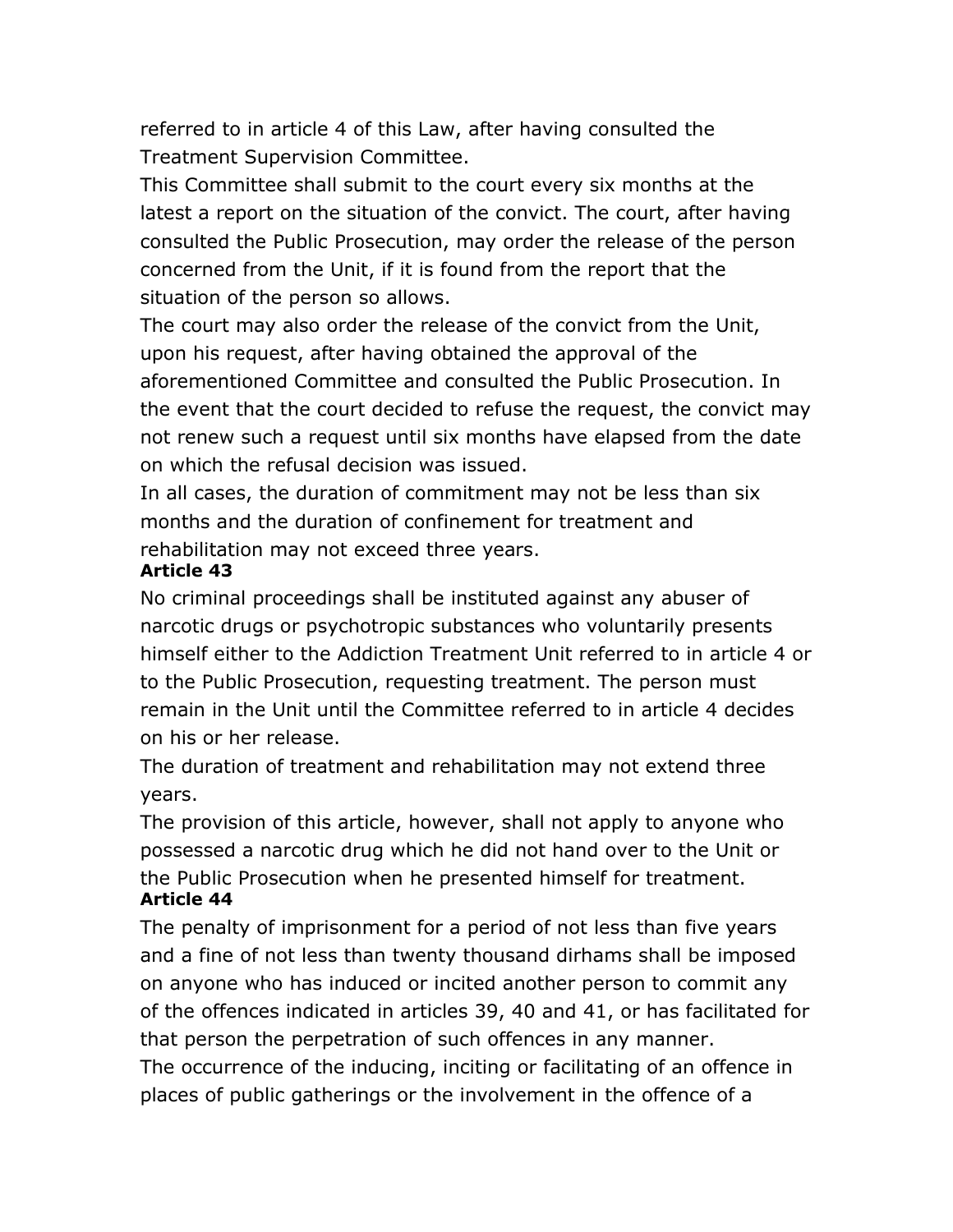female, a juvenile, a mentally ill person or a person in an apparent state of drunkenness or narcosis shall be considered an aggravating circumstance.

### **Article 45**

If the offender has committed any of the offences referred to in the preceding article, with the intention of causing harm to a person who perpetrated the offence before him and thereby caused harm to that person, the offender shall be penalized by imprisonment for a term of not less than seven years and a fine of not less than twenty thousand dirhams. In the event of serious harm, the penalty shall be imprisonment for a period of not less than ten years and not exceeding fifteen years and a fine of not less than twenty thousand dirhams. With due regard to the provision of article 54, the penalty shall be capital punishment if the offence resulted in the death of the victim. **Article 46**

The penalty of imprisonment for a period of not less than ten years and not more than fifteen years and a fine of not less than twenty thousand dirhams shall be imposed on any person who has managed, prepared or set up a place for the abuse of narcotic drugs or psychotropic substances provided for in Schedules 1, 2, 4 and 5, annexed to this Law.

The penalty of imprisonment for a period of not less than seven years and not more than ten years and a fine of not less than twenty thousand dirhams shall be imposed on any person who has managed, prepared or set up a place for the abuse of narcotic drugs or psychotropic substances provided for in Schedules 3, 6, 7 and 8, annexed to this Law, or any of the narcotic drugs or psychotropic substances subject to the provisions of article 41.

The penalty shall be life imprisonment and a fine of not less than twenty thousand dirhams in the event of relapse into the commission of any of the specified offences.

## **Article 47**

The penalty of imprisonment for a term of not less than six months and not more than one year and a fine of not less than ten thousand dirhams and not exceeding twenty thousand dirhams shall be imposed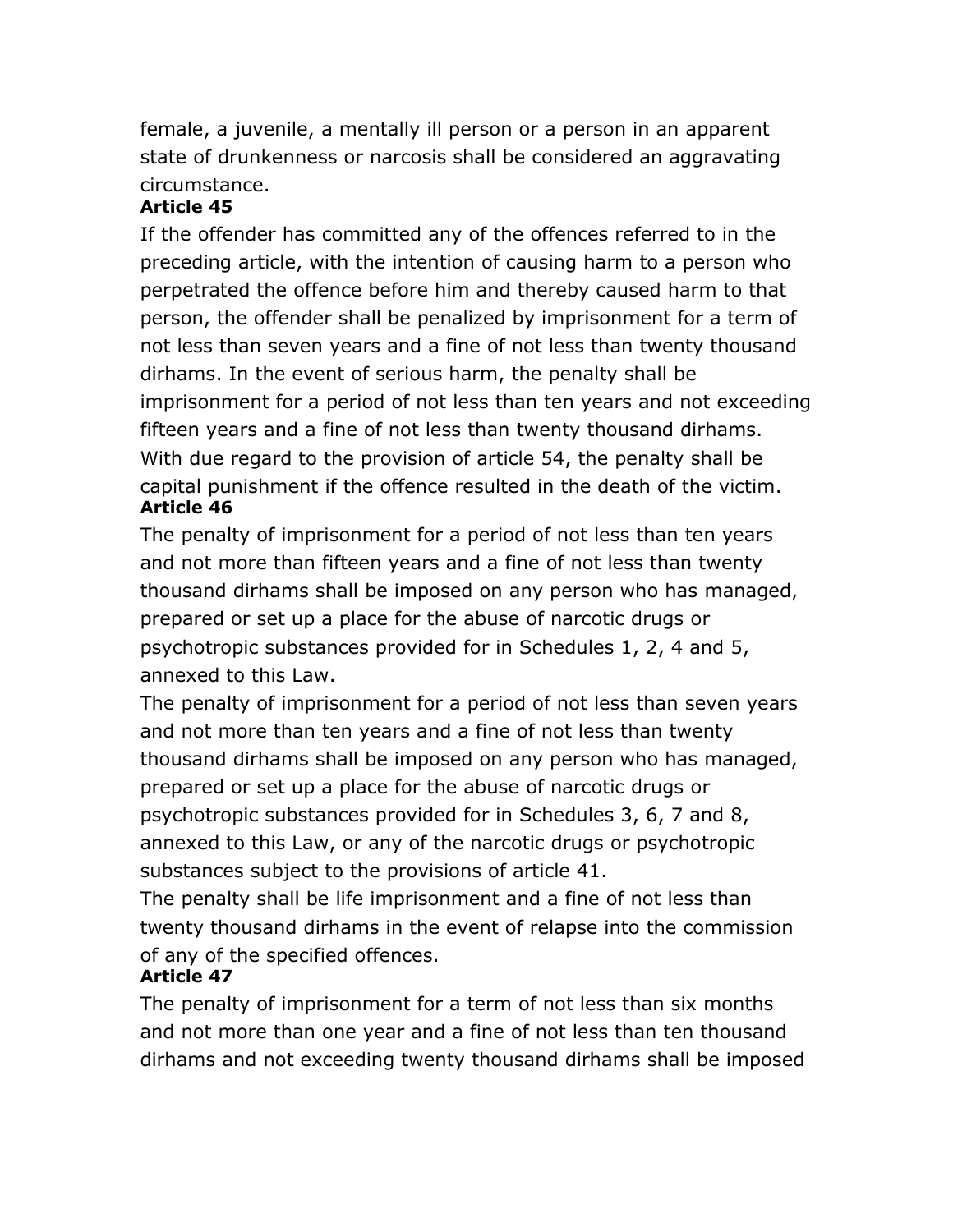on any person apprehended in any of the places referred to in the preceding article, and who knew about the nature of such a place. If the apprehended person was the wife or husband or an ascendant or descendant of the person who has managed, prepared or set up the said place, the penalty shall be imprisonment for a term of six months and a fine of not less than one thousand dirhams and not exceeding five thousand dirhams.

#### **Article 48**

Without prejudice to the provisions of article 39, violation of the provisions of articles 6, paragraphs 1, 35 and 36, shall be punished by imprisonment for a period of not less than ten years and not exceeding fifteen years and a fine of not less than fifty thousand dirhams and not exceeding two hundred thousand dirhams.

If the offence was committed with the intention of trafficking or promotion, the penalty shall be execution.

#### **Article 49**

In circumstances other than those authorized by the present Law:

(1) The penalty of imprisonment for a period of not less than seven years and not exceeding ten years and a fine of not less than fifty thousand dirhams and not more than two hundred thousand dirhams shall be imposed on anyone who has introduced, imported, exported, manufactured, extracted, separated or produced any of the narcotic drugs or psychotropic substances prescribed in Schedules 3, 6, 7 and 8, annexed to this Law. (2) The penalty of imprisonment for a period of not less than one year and not exceeding two years and a fine of not less than twenty thousand dirhams and not more than fifty thousand dirhams shall be imposed on anyone who has possessed or acquired any of the substances referred to, or who has exercised any activity or act therefor, other than those mentioned in item (1) herein, and without prejudice to the provisions of article 40. (3) If any of the offences provided for in the preceding items has occurred with the intention of trafficking or promotion, the penalty shall be life imprisonment and a fine of not less than fifty thousand dirhams and not more than two hundred thousand dirhams. In the event of recidivism, the penalty shall be capital punishment.

#### **Article 50**

Any penalty of those provided for in items (1), (2) and (3) of article 49 shall be imposed, according to the circumstances, on anyone licensed to possess or acquire a substance listed in Schedules, 3, 6, 7 and 8, annexed to this Law, and who violated the purpose authorized to him. **Article 51**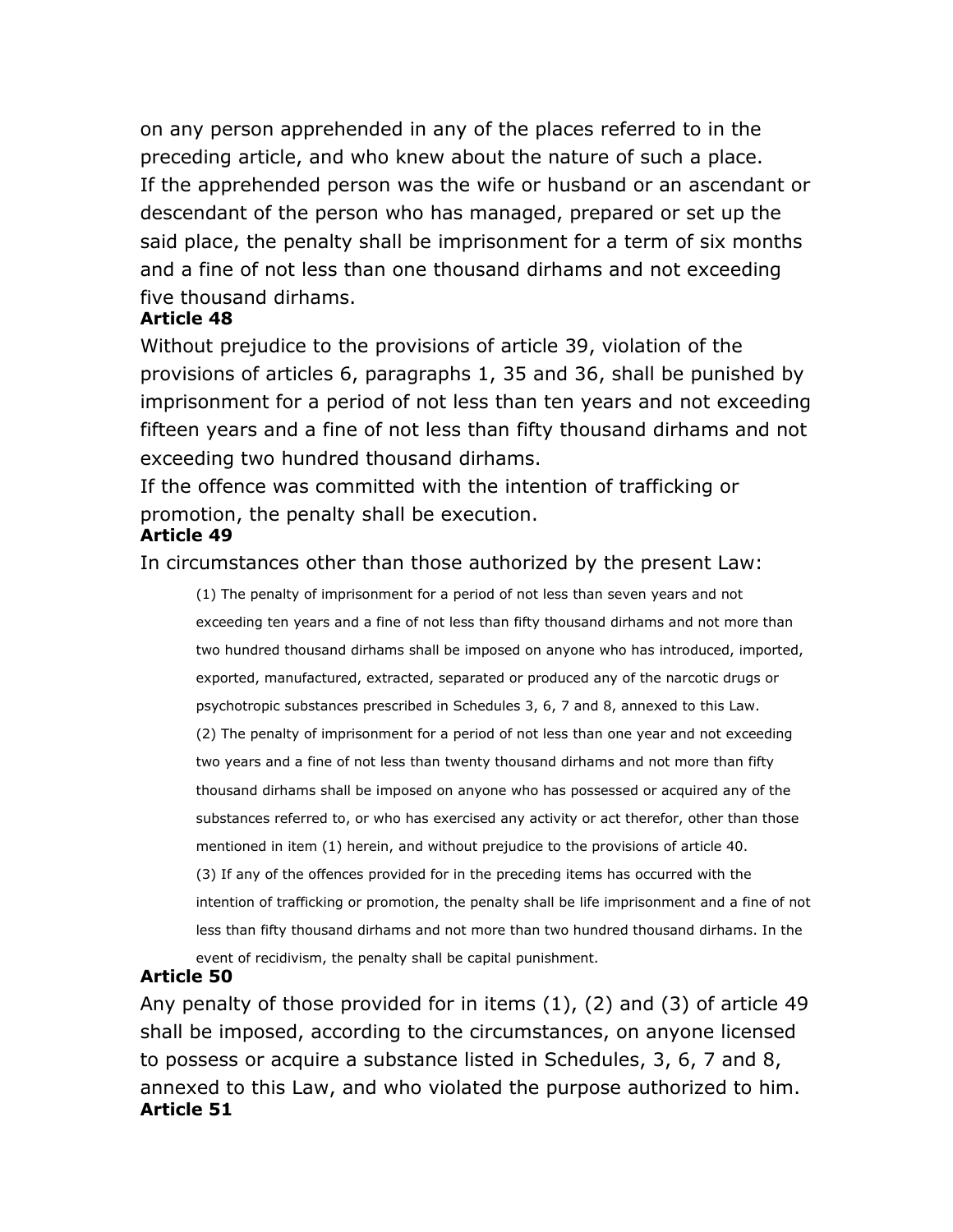## Without prejudice to any more rigorous punishment provided for by law:

(1) The penalty of imprisonment for a term of not less than one month and not more than one year and a fine of not less than ten thousand dirhams and not exceeding twenty thousand dirhams on either of these penalties shall be imposed on anyone who has violated any of the provisions of articles 8, 18, 24, 25, 29, 32, 33 (paragraph (1)) and 37. (2) The penalty of a fine of not less than ten thousand dirhams and not exceeding twenty thousand dirhams shall be imposed on anyone who has violated any of the provisions of articles 14, 19, 21, 26, 27 (paragraph (1)), 28 and 33 (paragraph (2)). (3) In violating any of the provisions referred to in the preceding items herein, the offender

intended to commit or conceal any other offence provided for in the present Law, the

offender shall be punished by the penalty corresponding to such offence.

#### **Article 52**

The penalty of imprisonment for a period of not less than three years and not exceeding five years and a fine of not less than twenty thousand dirhams and not more than one hundred thousand dirhams shall be imposed on any person who assaulted an official charged with the implementation of this Law or who resisted him during the performance of his function or because of it.

If, in addition to the assault or resistance, beating or injury has occurred, the penalty shall be imprisonment for a period of not less than five years and not exceeding ten years and a fine of not less than twenty thousand dirhams and not more than one hundred thousand dirhams.

The penalty shall be imprisonment for life or imprisonment for a period of not less than ten years and a fine of not less than twenty thousand dirhams and not exceeding one hundred thousand dirhams if the beating or injury resulted in an irremediable, permanent disability or if, at the time of committing the crime, the offender was carrying a weapon or if he was a member of the authority charged with preserving security.

If the beating or injury causes death, the penalty shall be execution. **Article 53**

The death penalty shall be imposed on anyone who deliberately kills a public official charged with the implementation of this Law during or because of the performance of his function.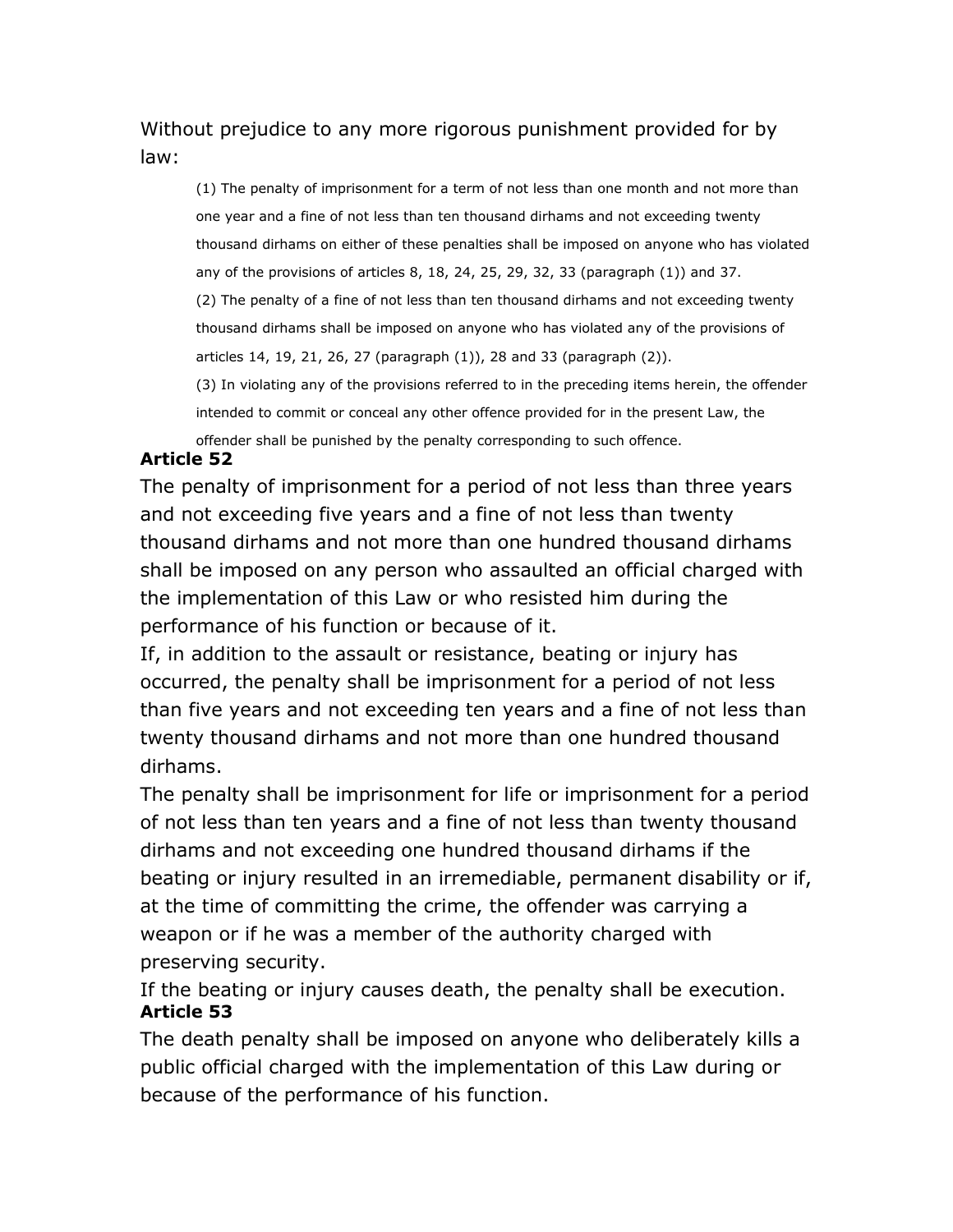## **Article 54**

Imposition of discretionary penalties prescribed in articles 45, 52 and 53 shall not prejudice the consequential right of those concerned to blood money.

## **Article 55**

Any offender who promptly informs the Judicial or Administrative Authority of what he knows about an offence before beginning the commission of such offence shall be exonerated from the penalties established for the offences defined in articles 46, 48, 49 and 50. The court may grant pardon from punishment if the information is conveyed after the commission of the crime but before the beginning of investigations. The court may also mitigate the punishment if the offender, in the course of the investigations or trial, facilitated for the competent authorities the apprehension of any of the other perpetrators.

## **Article 56**

The court shall order the confiscation of the narcotic drugs and psychotropic substances which are involved in any of the offences punishable by the present Law.

The court shall also order the confiscation of the instruments and materials seized and the means of transportation which may have been used in the perpetration of the offence.

## **Article 57**

The court shall order the closure of any place which has been prepared for the abuse of narcotic drugs or psychotropic substances or to engage in any related activity, in circumstances other than those authorized in accordance with the provisions of the present Law. Otherwise, the closure sentence shall be permissible. In all cases, reopening of the place shall not be authorized unless it is prepared for a licit purpose and after having obtained the approval of the Public Prosecution.

The court may also order that a summary of the sentence be published as appropriate and at the expense of the convicted person. **Article 58**

Any person who has previously been convicted more than once of an offence provided for in this Law may be sentenced by the court, in addition to the prescribed penalty, to any of the following measures: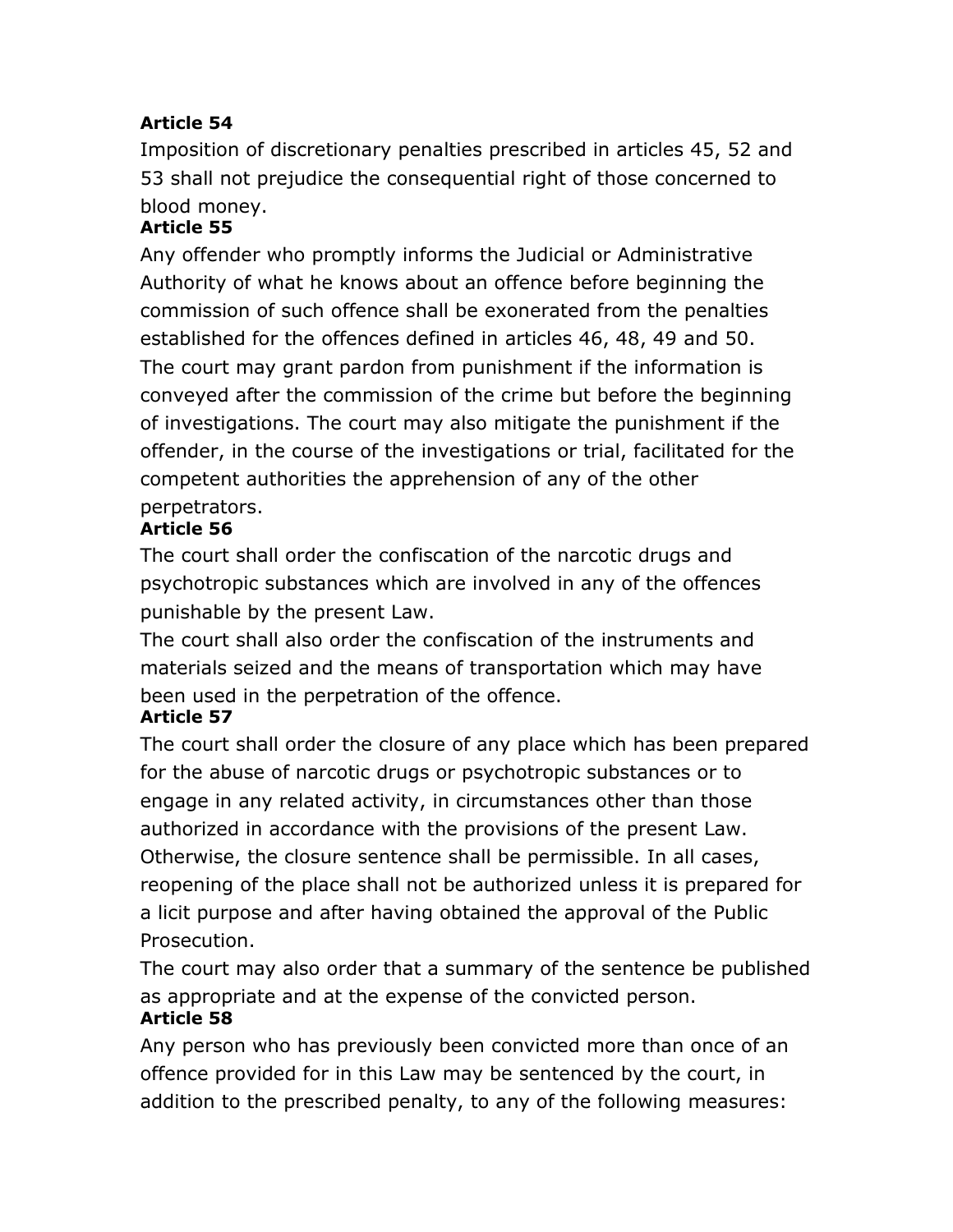(i) Restriction of domicile to a particular place;

(ii) Prohibition of dwelling in a particular place;

(iii) Obligation to reside in the home country;

(iv) Prohibition of frequenting particular places or locations;

(v) Deprivation of the right to practise a particular occupation or profession.

The duration of the sentence measure may not be less than one year and not more than five years.

In the event that the sentenced person violates the measure imposed by the court, he shall be sentenced to imprisonment for a period of not less than three months and not more than one year.

## **Article 59**

Conviction more than once of an offence involving the abuse of narcotic drugs or psychotropic substances shall entail that the convict should not be licensed to drive motor vehicles or that such a licence, if issued, should be revoked.

### **Article 60**

Any narcotic drugs and psychotropic substances listed in Schedules 1, 2, 4 and 5, annexed to this Law, which have been ordered to be confiscated, shall be destroyed by a committee headed by a member of the Public Prosecution, who shall prepare an official report thereon. The Public Prosecutor may authorize the delivery of such substances to any Government agency, to be utilized for scientific, medical or other purposes. However, any narcotic drugs or psychotropic substances other than those shall be delivered by the Public Prosecution to the Competent Administrative Authority to dispose thereof as appropriate. The rules and procedures concerning the elimination and the disposal of such substances and plants shall be regulated by a decision by the Minister of Justice after having consulted the Minister of Health. **Article 61**

Without prejudice to the criminal proceedings, competent judicial officers shall uproot any plant whose cultivation is prohibited under the provisions of the present Law, at the expense of the offender and under the supervision of a member of the Public Prosecution, who shall prepare an official report thereon.

### **Article 62**

The confiscated narcotic drugs or psychotropic substances, the subject-matter of an offence punishable by this Law, shall be withheld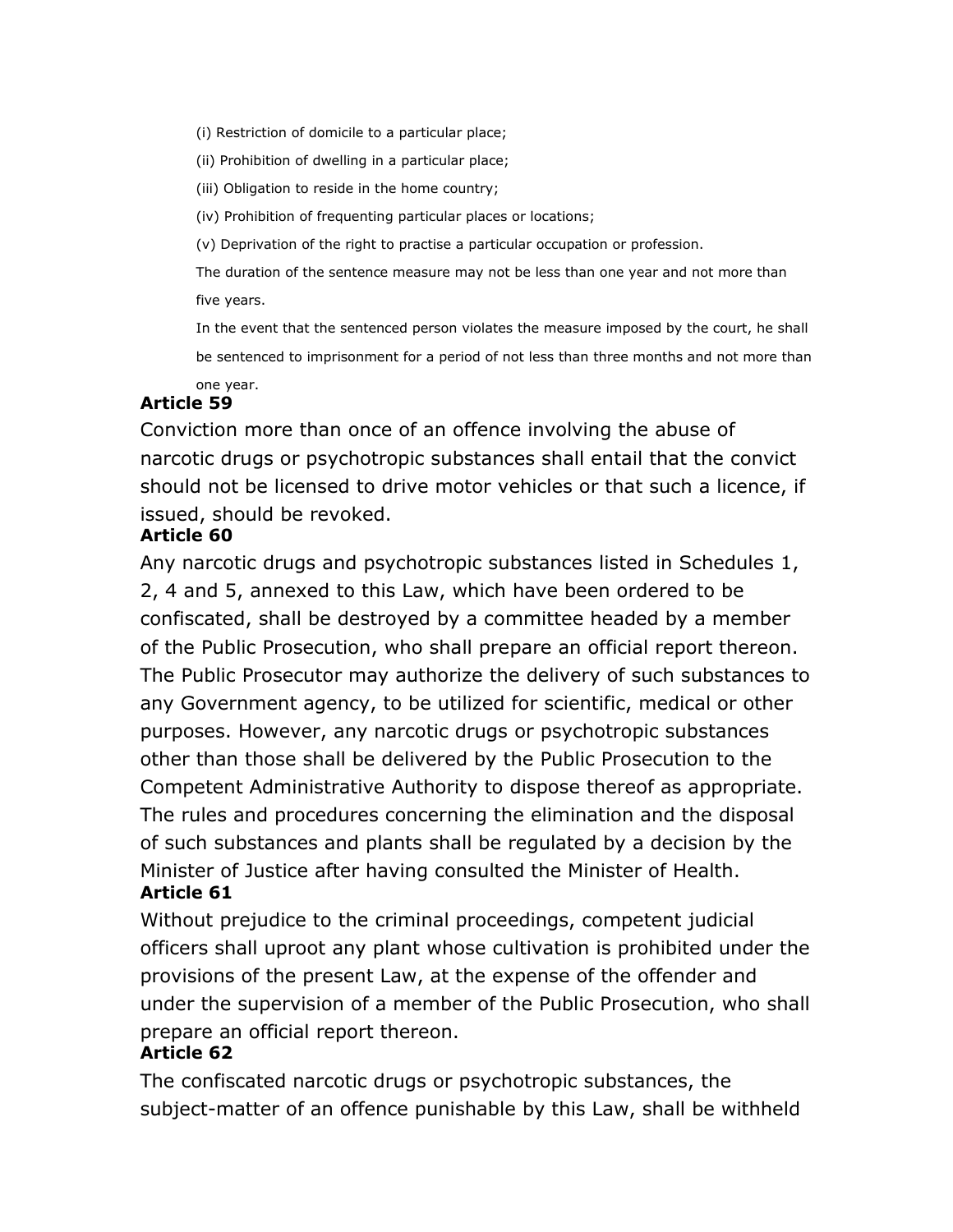in accordance with the rules and procedures regulated by a decision issued by the Minister of Justice.

## **Article 63**

In addition to the penalties prescribed in this Law, the court shall order the extradition of any foreigner convicted of an offence provided for in the present Law.

## **Article 64**

An attempt to commit the misdemeanours provided for in the present Law shall be penalized by half of the punishment established for a complete offence.

### **Article 65**

A penalty sentenced in conformity with this Law may not be reduced. **Article 66**

The Ministers, each within his own scope of competence, shall implement the provisions of this Law.

### **Article 67**

The aforementioned Federal Law No. 6 of 1986 shall be abrogated. **Article 68**

All provisions contrary to the present Law shall be abrogated.

### **Article 69**

This Law shall be published in the *Official Gazette* and shall be operative on the date of its publication.

Zayed Ben Sultan Al Nahyan

Head of State of the

United Arab Emirates

Promulgated by us at the

Presidential Palace in Abu Dhabi,

on 26 Rabia II 1416 A.H.

#### corresponding to 19 September 1995 A.D. **"NARCOTIC" DRUGS UNDER INTERNATIONAL CONTROL SCHEDULE No. 1**

List of narcotic drugs included in Schedule I annexed to the Single Convention on Narcotic Drugs, 1961.

This Schedule includes the narcotic drugs, as well as their isomers, esters, ethers and salts whenever the existence of such drugs is possible within the specific chemical compound. However, it excludes the isomers and salts thereof, which have been specifically excepted from this Schedule.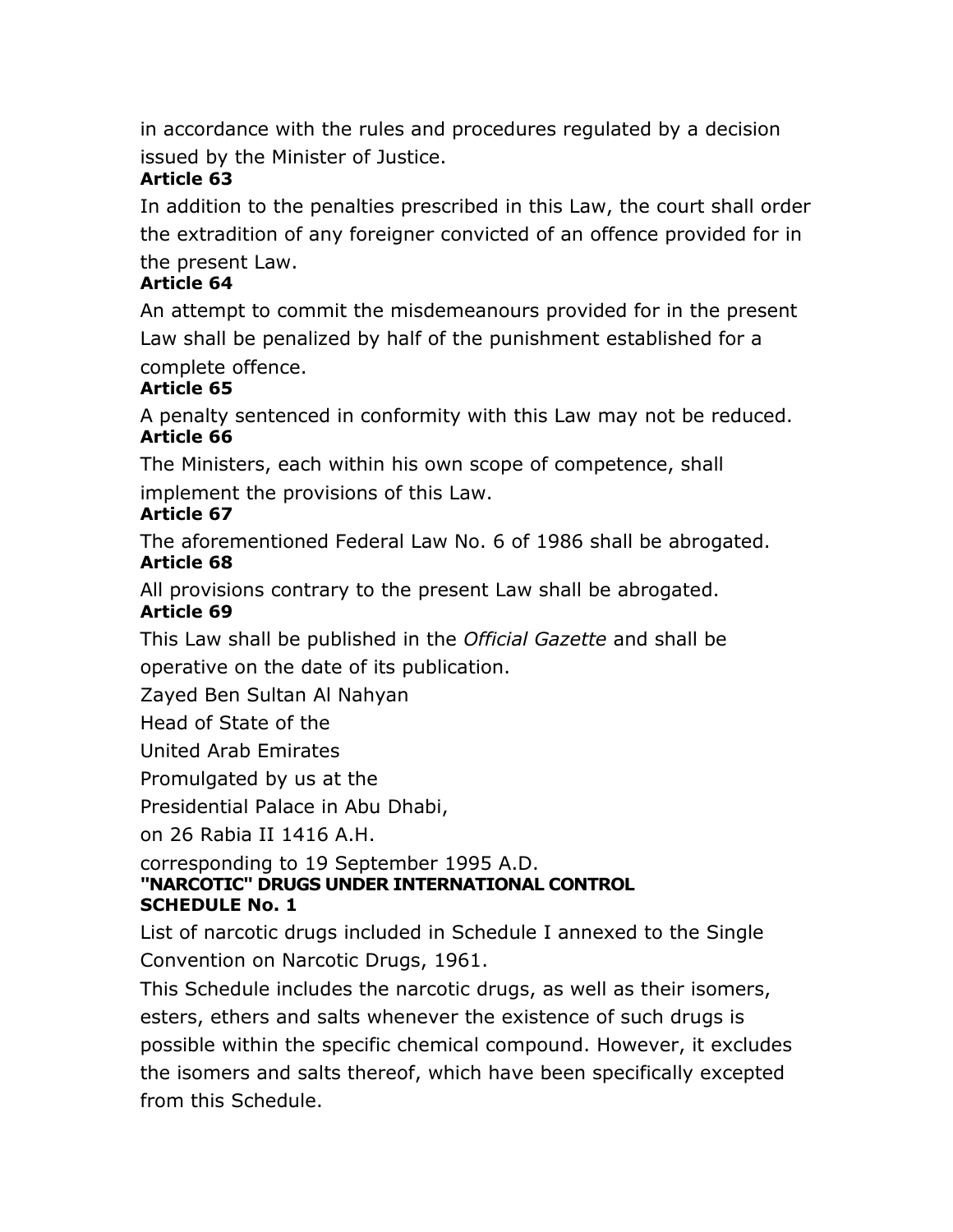- 1. Acetorphine.
- 2. Acetyl-alpha-methylfentanyl.
- 3. Acetylmethadol.
- 4. Alfentanil.
- 5. Allylprodine.
- 6. Alphacetylmethadol.
- 7. Alphameprodine.
- 8. Alphamethadol.
- 9. Alpha-methylfentanyl.
- 10. Alphaprodine.
- 11. Anileridine.
- 12. Benzethidine.
- 13. Benzylmorphine.
- 14. Betacetylmethadol.
- 15. Betameprodine.
- 16. Betamethadol.
- 17. Betaprodine.
- 18. Bezitramide.
- 19. Cannabis.
- 20. Clonitazene.
- 21. Coca Leaf.
- 22. Cocaine.
- 23. Codoxime.
- 24. Concentrate of Poppy Straw.
- 25. Desomorphine.
- 26. Dextromoramide.
- 27. Diampromide.
- 28. Diethylthiambutene.
- 29. Difenoxin.
- 30. Dihydromorphine.
- 31. Dimenoxadol.
- 32. Dimepheptanol.
- 33. Dimethylthiambutene.
- 34. Dioxaphetyl butyrate.
- 35. Diphenoxylate.
- 36. Dipipanone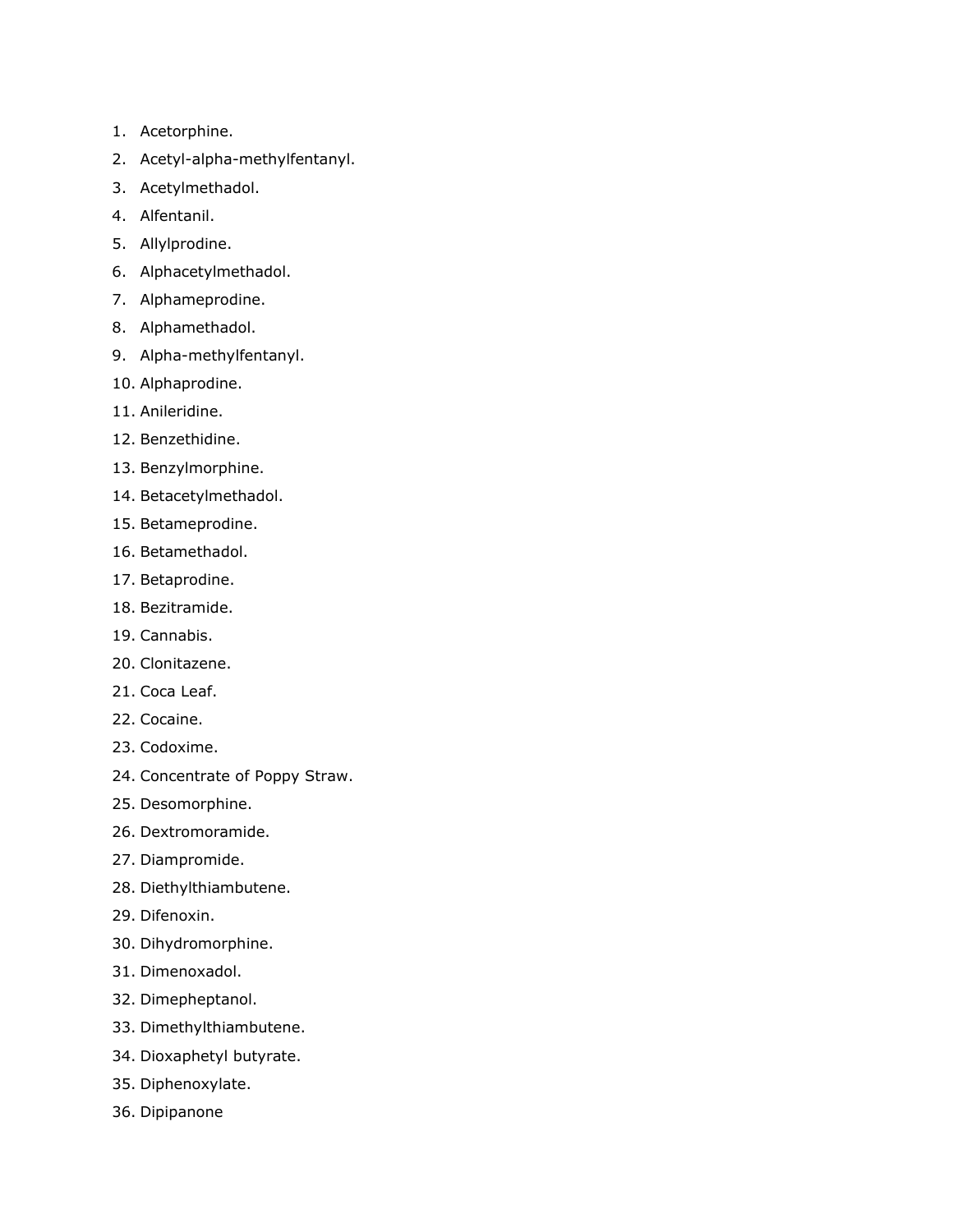- 37. Drotebanol.
- 38. Ecgonine.
- 39. Ethylmethylthiambutene.
- 40. Etonitazene.
- 41. Etorphine.
- 42. Etoxeridine.
- 43. Fentanyl.
- 44. Furethidine.
- 45. Heroin.
- 46. Hydrocodone.
- 47. Hydromorphinol.
- 48. Hydromorphone.
- 49. Hydroxypethidine.
- 50. Isomethadone.
- 51. Ketobemidone.
- 52. Levomethorpan.
- 53. Levomoramide.
- 54. Levophenacylmorphan.
- 55. Levorphanol.
- 56. Metazocine.
- 57. Methadone.
- 58. Methadone-Intermediate.
- 59. Methyldesorphine.
- 60. Methyldihydromorphine.
- 61. 3-methylfentanyl.
- 62. Metopon.
- 63. Moramide-Intermediate.
- 64. Morpheridine.
- 65. Morphine.
- 66. Morphine Methobromide.
- 67. Morphine-N-Oxide.
- 68. MPPP.
- 69. Myrophine.
- 70. Nicomorphine.
- 71. Noracymethadol.
- 72. Norlevorphanol.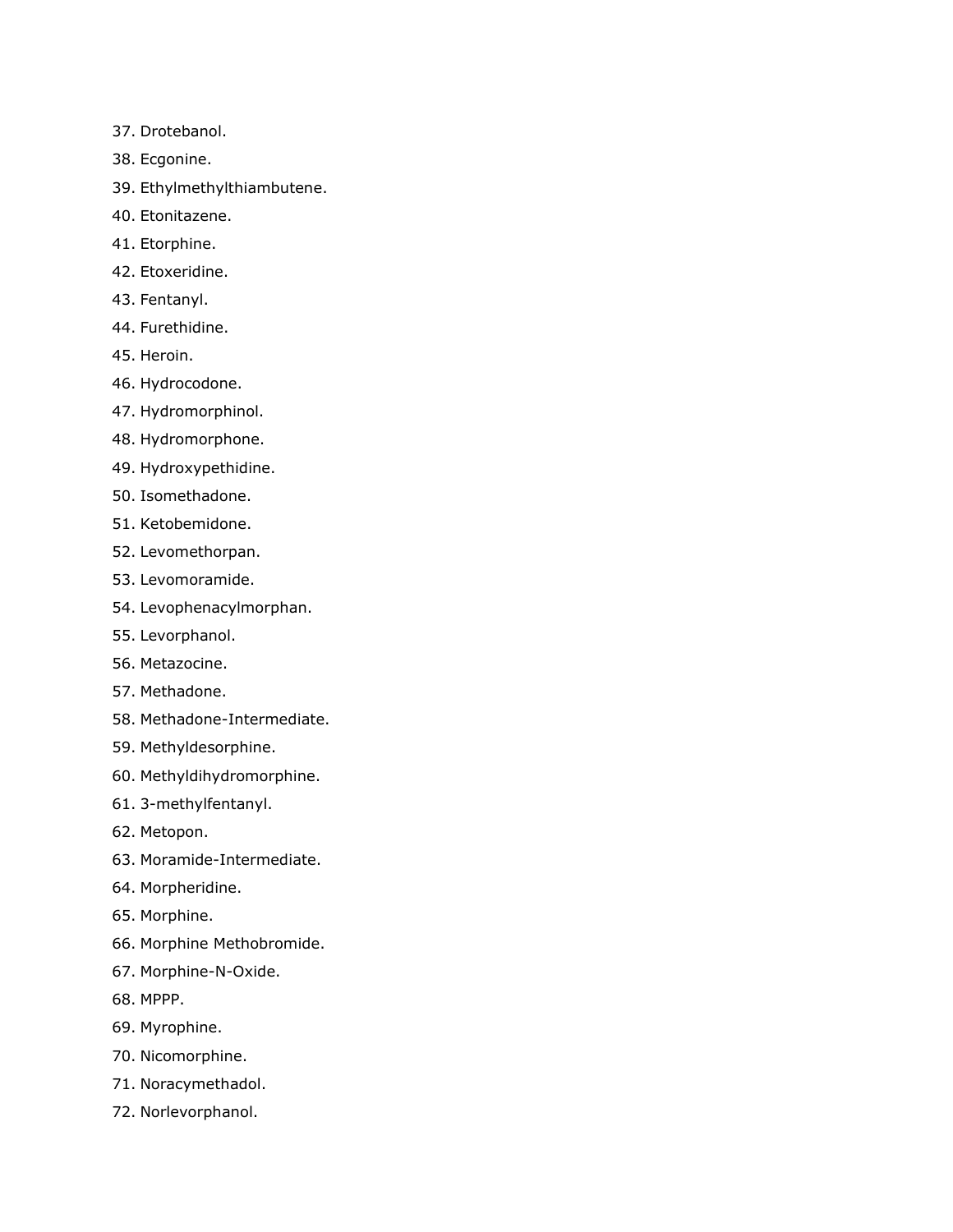- 73. Normethadone.
- 74. Normorphine.
- 75. Norpipanone.
- 76. Opium.
- 77. Oxycodone.
- 78. Oxymorphone.
- 79. PEPAP.
- 80. Pethidine.
- 81. Pethidine-Intermediate-A.
- 82. Pethidine-Intermediate-B.
- 83. Pethidine-Intermediate-C.
- 84. Phenadoxone.
- 85. Phenampromide.
- 86. Phenazocine.
- 87. Phenomorphan.
- 88. Phenoperidine.
- 89. Piminodine.
- 90. Piritramide.
- 91. Proheptazine.
- 92. Properidine.
- 93. Racemethorphan.
- 94. Racemoramide.
- 95. Racemorphan.
- 96. Sufentanil.
- 97. Thebacon.
- 98. Thebaine.
- 99. Tilldine.
- 100. Trimeperidine.

### **SCHEDULE No. 2**

List of narcotic drugs included in Schedule II annexed to the Single Convention on Narcotic Drugs, 1961.

- 1. Acetyldihydrocodeine.
- 2. Codeine.
- 3. Dextropropoxyphene.
- 4. Dihydrocodeine.
- 5. Ethylmorphine.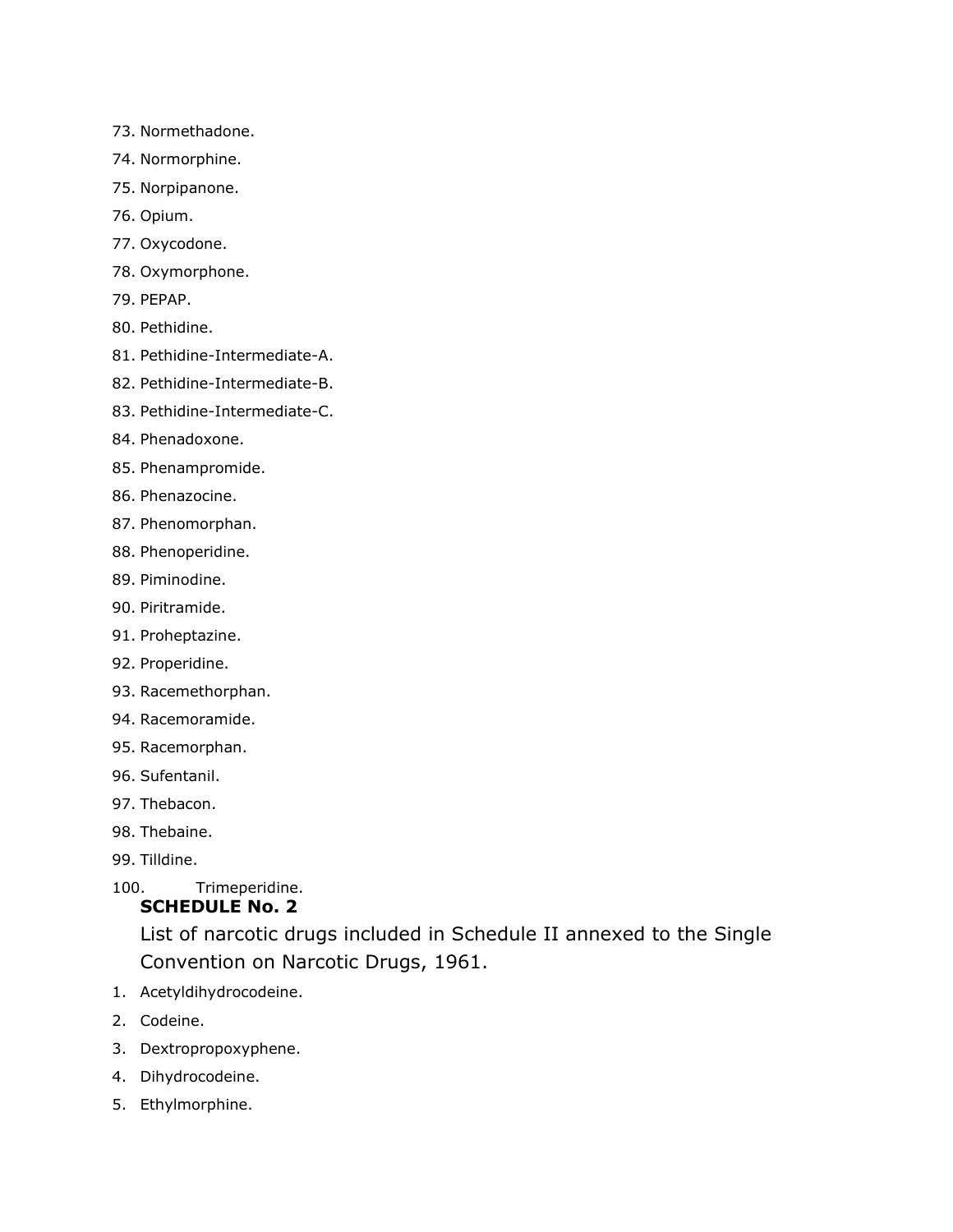- 6. Nicocodine.
- 7. Nicodicodine.
- 8. Norcodeine.
- 9. Pholcodine.
- 10. Propiram.

The isomers, unless specifically excepted, of the drugs in this Schedule whenever the existence of such isomers is possible and the chemical designation applies thereto.

The salts of the drugs listed in this Schedule, including the salts of the isomers as provided above whenever the existence of such salts is possible.

#### **SCHEDULE No. 3 PREPARATIONS WHICH ARE INCLUDED IN SCHEDULE No. III**

#### (1) **PREPARATIONS OF:**

- 1. Acetyldihydrocodeine
- 2. Codeine
- 3. Dihydrocodeine
- 4. Ethylmorphine
- 5. Nicocodine
- 6. Nicodicodine
- 7. Norcodeine and
- 8. Pholcodine

When compounded with one or more other ingredients and containing not more than 100 milligrams of the drug per dosage unit and with a concentration of not more than 2.5 per cent in undivided preparations.

(2) Preparations of propiram containing not more than 100 milligrams of propiram per dosage unit and compounded with at least the same amount of methylcellulose.

(3) Preparations for oral use containing not more than 135 milligrams of dextropropoxyphene base per dosage unit or with a concentration of not more than 2.5 per cent in undivided preparations, provided that such preparations do not contain any substance controlled under the 1971 Convention on Psychotropic Substances.

(4) Preparations of cocaine containing not more than 0.1 per cent of cocaine calculated as cocaine base and preparations of opium or morphine containing not more than 0.2 per cent of morphine calculated as anhydrous morphine base and compounded with one or more other ingredients and in such a way that the drug cannot be recovered by readily applicable means or in a yield which would constitute a risk to public health.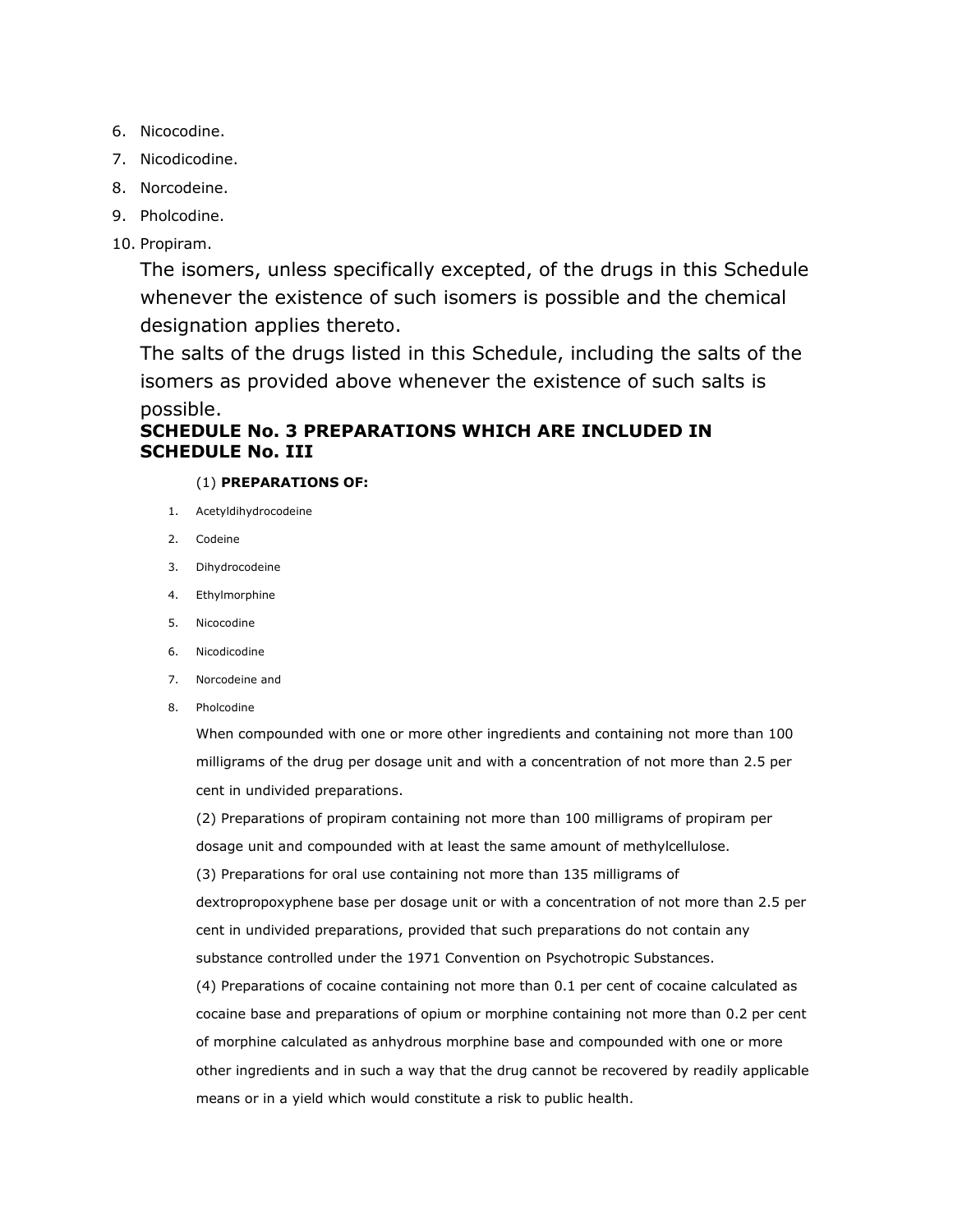(5) Preparations of difenoxin containing, per dosage unit, not more than 0.5 milligrams of difenoxin and a quantity of atropine sulfate equivalent to at least 5 per cent of the dose of difenoxin.

(6) Preparations of diphenoxylate containing per dosage unit, not more than 2.5 milligrams of diphenoxylate calculated as base and a quantity of atropine sulfate equivalent to at least one per cent of the dose of diphenoxylate.

(7) PULVIS IPECACUANHAE et EPII COMPOOSITUS:

- 1. 10 per cent opium in powder
- 2. 10 per cent ipecacuanha root, in powder well mixed with
- 3. 80 per cent of any other powdered ingredient containing no drug.
	- (8) Preparations conforming to any of the formulae listed in this Schedule and mixtures of

such preparations with any material which contains no drug.

#### **SCHEDULE No. 4**

Part 1:

#### Includes the following natural narcotic drugs:

- 1. Ergot mushrooms;
- 2. Seeds and inhalants of the plant known as "al-qubba";
- 3. Mushroom known as "Crow nest";
- 4. Fruits and stems of the plant known as "Tabernananna";
- 5. Bast of the tree known as "Kaujnanth yohembi";
- 6. Base of the plant known as "Mahar Babuna";
- 7. Seeds of the plant known as "Convolvulus tricolor". Part 2:

#### Plants whose cultivation and possession are prohibited:

- 1. Cannabis, male or female, in all its designations, such as hashish, Kamanja, bangoo, etc.;
- 2. Poppy ( *Papaver somniferum*), in all its types and designations;
- 3. Papaver, in all its types and designations;
- 4. Coca ( *Erythroxylon coca*), in all its types and designations;
- 5. Kat ( *Catha edulis*), in all its types and designations;
- 6. Datura, in all its types and designations;
- 7. The plant known as "Sakran", in all its types and designations;
- 8. Ergot mushrooms;
- 9. The plant known as "Piptadenie Peregrina";
- 10. Crow nest mushrooms;
- 11. Bushes known as "Thabernanta";
- 12. Bushes known as "Ibombiss";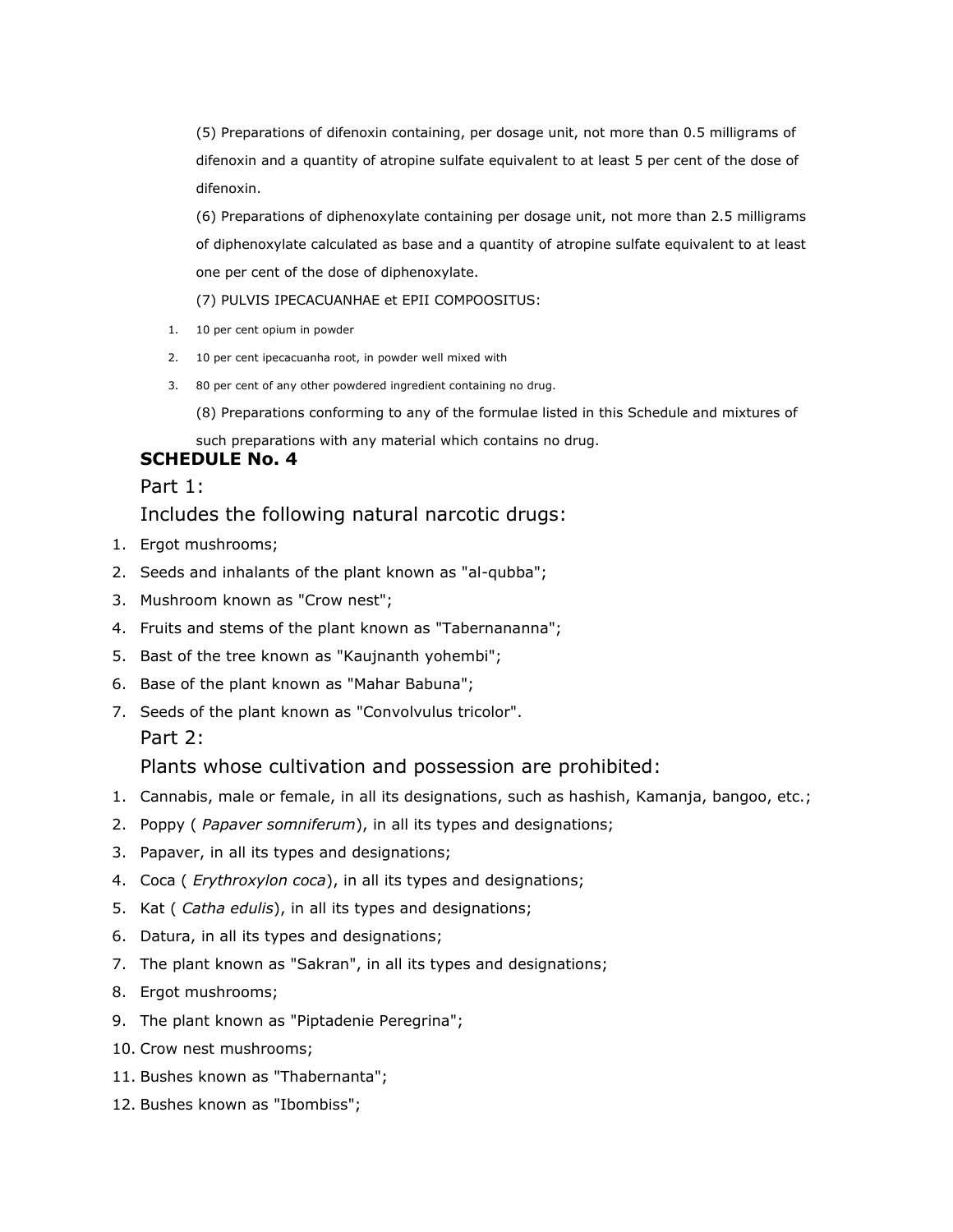- 13. The plant known as "Peyote cactus";
- 14. Convolvulus tricolor plants.

Part 3:

Parts of the excepted plants:

- 1. Narcotic fibres of cannabis stems.
- 2. Cannabis seeds which are roasted so as to definitely ensure non-germination.
- 3. Poppy seeds which are roasted so as to definitely ensure non-germination. **SCHEDULE No. 5**

Substances listed in Schedule I annexed to the Convention on Psychotropic Substances,

|        | 1971, as well as their saits and preparations.<br><b>INTERNATION</b><br><b>AL NON-</b> | <b>OTHER NON-</b><br><b>PROPRIETARY OR</b> |
|--------|----------------------------------------------------------------------------------------|--------------------------------------------|
| S. No. | <b>PROPRIETARY</b><br><b>NAMES</b>                                                     | <b>TRIVIAL NAMES</b>                       |
| 1.     | <b>BROLAMFETAMIN DOB</b><br>E                                                          |                                            |
| 2.     | <b>CATHINONE</b>                                                                       |                                            |
| 3.     |                                                                                        | <b>DET</b>                                 |
| 4.     |                                                                                        | <b>DMA</b>                                 |
| 5.     |                                                                                        | <b>DMHP</b>                                |
| 6.     |                                                                                        | <b>DMT</b>                                 |
| 7.     |                                                                                        | <b>DOET</b>                                |
| 8.     | <b>ETICYCLIDINE</b>                                                                    | <b>PCE</b>                                 |
| 9.     | <b>ETRYPTAMINE</b>                                                                     |                                            |
| 10.    | $(+)$ -LYSERGIDE                                                                       | LSD, LSD-25                                |
| 11     | METHACATHINO<br><b>NE</b>                                                              |                                            |
| 12.    |                                                                                        | <b>MDMA</b>                                |
| 13.    |                                                                                        | MESCALINE                                  |
| 14.    |                                                                                        | 4-METHYLAMINOREX                           |
| 15.    |                                                                                        | MMDA                                       |
| 16.    |                                                                                        | N-ethyl MDA                                |
| 17     |                                                                                        | N-HYDROXY MDA                              |

1971, as well as their salts and preparations.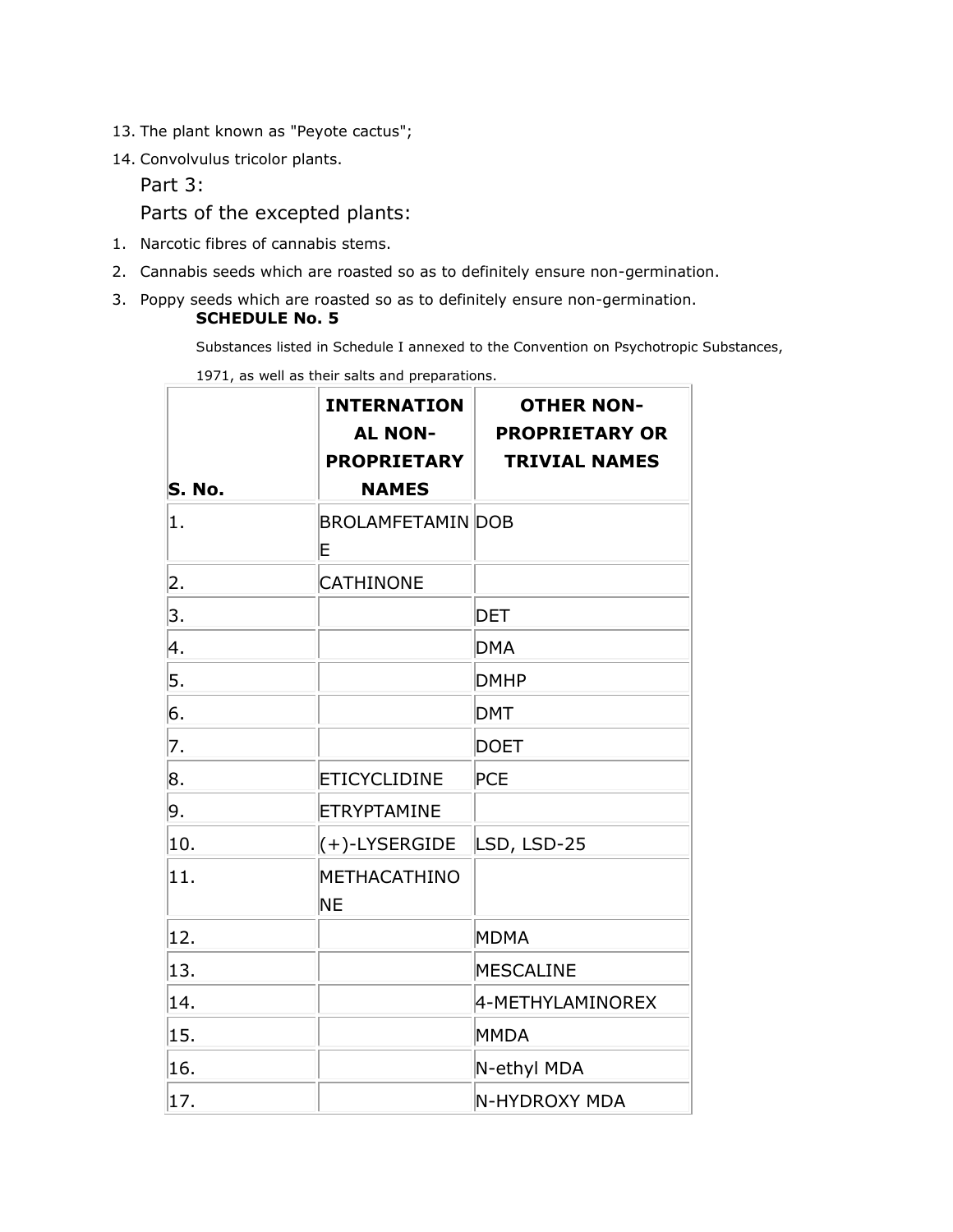| 18.                                                                                                |                        | PARAHEXYL                |                                                                                                                        |
|----------------------------------------------------------------------------------------------------|------------------------|--------------------------|------------------------------------------------------------------------------------------------------------------------|
| 19.                                                                                                | <b>PSILOCYBINE</b>     | PMA                      |                                                                                                                        |
| 20.                                                                                                |                        | PSILOCINE, PSILOTSIN     |                                                                                                                        |
| 21.                                                                                                | <b>ROLICYCLIDINE</b>   | PHP, PCPY                |                                                                                                                        |
| 22.                                                                                                | STP, DOM               | STP, DOM                 |                                                                                                                        |
| 23.                                                                                                | TENAMEFETAMIN MDA<br>E |                          |                                                                                                                        |
| 25.                                                                                                | TENOCYCLIDINE          | <b>TCP</b>               |                                                                                                                        |
| 26.                                                                                                |                        | <b>TMA</b>               |                                                                                                                        |
|                                                                                                    |                        | TETRAHYDROCANNABIN<br>OL |                                                                                                                        |
| THE FOLLOWING<br><b>ISOMERS AND</b><br><b>THEIR</b><br><b>STEREOCHEMIC</b><br><b>AL VARIANTS:</b>  |                        |                          |                                                                                                                        |
|                                                                                                    |                        |                          | 7, 8, 9,<br>$10 -$<br>tetrahydr<br>$0 - 66,9$<br>trimethyl-<br>3-pentyl-<br>6H-<br>dibenzo<br>(b,d)<br>pyran-1-<br> 0) |
| $(9R, 10aR) - 8,$<br>$9, 10a-$<br>tetrahydro-6, 6,<br>9-trimethyl-3-<br>pentyl-64<br>dibenzo (b,d) |                        |                          |                                                                                                                        |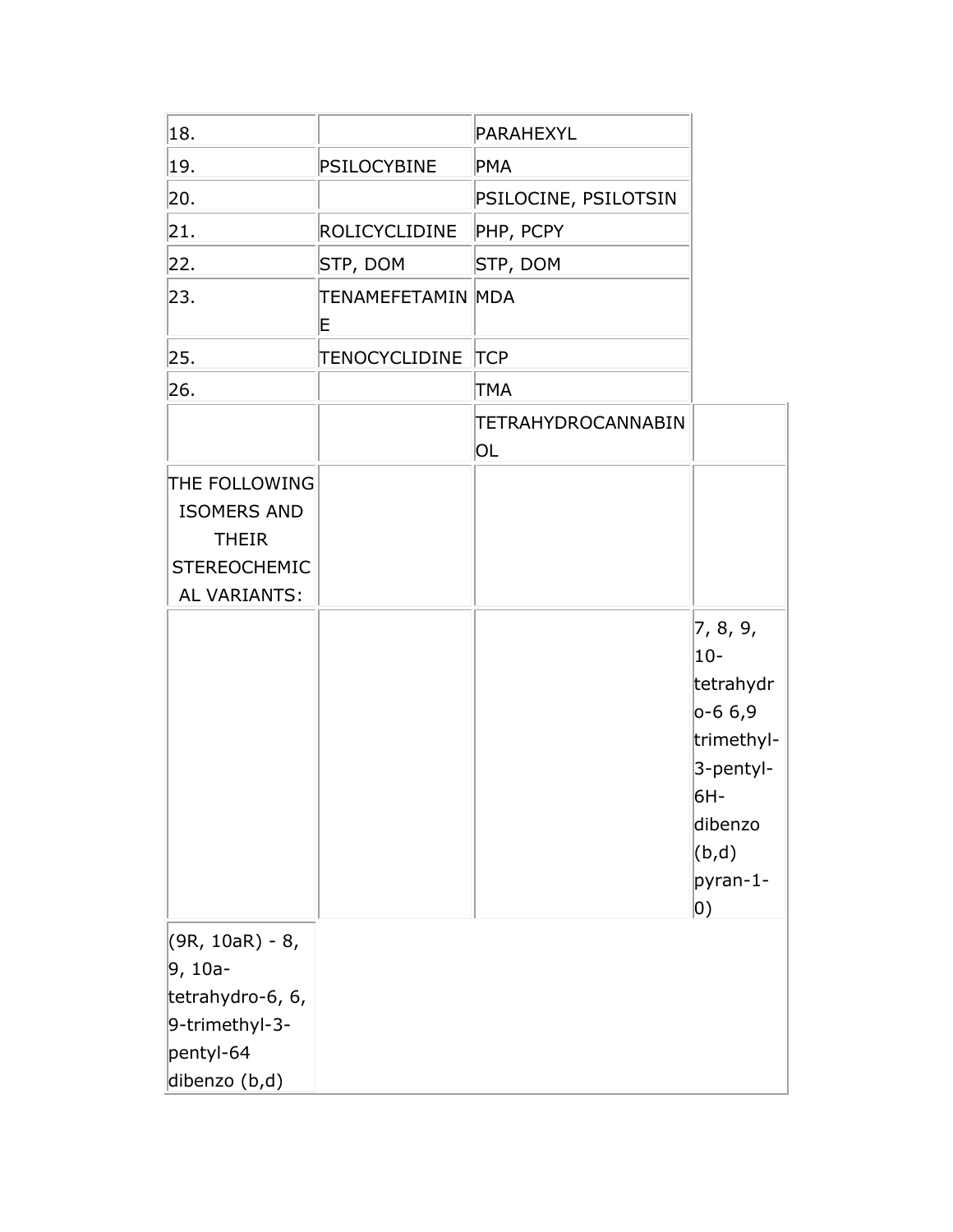| $pyran-1-01$                      |
|-----------------------------------|
| (6aR, 9R, 10aR)                   |
| $-61, 9, 10a-$                    |
| tetrahydro-6, 6,                  |
| 9-trimethyl-3-                    |
| pentyl-6H-                        |
| dibenzo (b,d)                     |
| $pyran-1-01$                      |
| (6aR, 10Ar) -                     |
| 6a, 7, 10 10a-                    |
| tetrahydro-6, 6,                  |
| 9-trimethyl-3-                    |
| pentyl-6H-                        |
| dibenzo (b,d)                     |
| $pyran-1-01$                      |
| (6aR, 10aR) -<br>6a, 7, 8, 10a-   |
| tetrahydro-6-6,                   |
| 9-trimethyl-3-                    |
| pentyl-6H-                        |
| dibenzo (b,d)                     |
| $pyran-1-01$                      |
| 6a, 7, 8, 9-                      |
| tetrahydro 6, 9-                  |
| trimethyl-3-                      |
| pentyl-6H-                        |
| dibenzo (b,d)                     |
| $pyran-1-01$                      |
| (6aR, 10aR) -                     |
| 6a, 7, 7, 8, 9,                   |
| 10,                               |
| 10a-hexahydro-<br>6 6-dimethyl-9- |
| methylene-3-                      |
|                                   |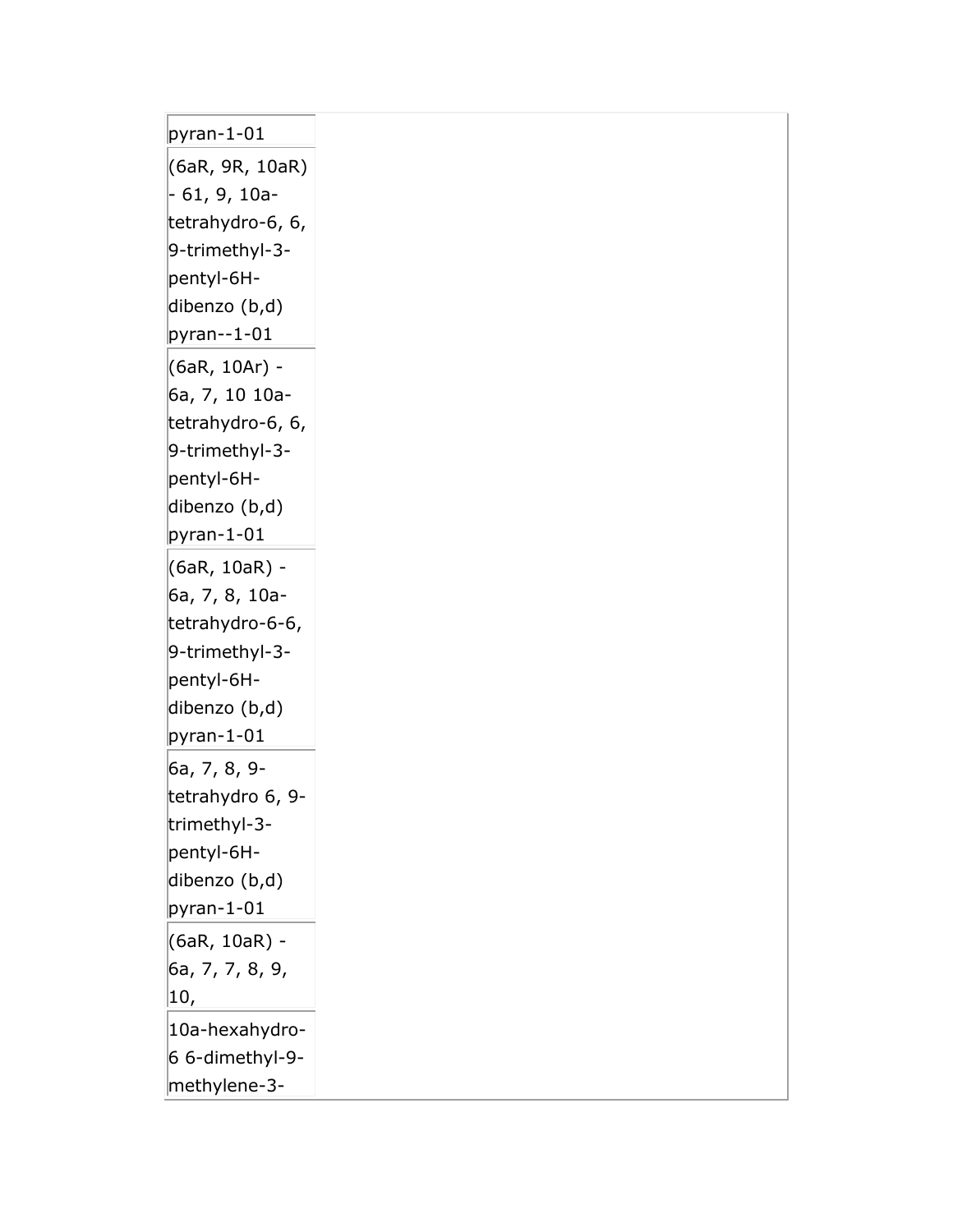| pentyl-6H-             |  |  |
|------------------------|--|--|
| dibenzo $(b,d)$        |  |  |
| $\parallel$ pyran-1-01 |  |  |

## **SCHEDULE No. 6**

Substances listed in Schedule II annexed to the Convention on Psychotropic Substances, 1971, as well as their preparations.

| S.<br>No. | <b>INTERNATIONAL NON-</b><br><b>PROPRIETARY NAMES</b> | <b>OTHER NON-PROPRIETARY OR</b><br><b>TRIVIAL NAMES</b> |
|-----------|-------------------------------------------------------|---------------------------------------------------------|
| 1.        | AMFETAMINE                                            | AMPHETAMINE                                             |
| 2.        | DEXAMFETAMINE                                         | dexam-phetamine                                         |
| 3.        | FENETYLLINE                                           |                                                         |
| 4.        | LEVAMFETAMINE                                         | levamphetamine                                          |
| 5.        |                                                       | levamethamphetamine                                     |
| 6.        | MECLOQUALONE                                          |                                                         |
| 7.        | METAMFETAMINE                                         | methamphetamine                                         |
| 8.        | METAMFETAMINE RACEMATE                                | methamphetamine racemate                                |
| 9.        | METHAQUALONE                                          |                                                         |
| 10.       | METHYLPHENIDATE                                       |                                                         |
| 11.       | PHENCYCLIDINE                                         | <b>PCP</b>                                              |
| 12.       | PHENMETRAZINE                                         |                                                         |
| 13.       | SECOBARBITAL                                          |                                                         |
| 14.       | ZIPEPROL                                              |                                                         |

### **SCHEDULE No. 7**

Substances listed in Schedule III annexed to the Convention on Psychotropic Substances, 1971, as well as their salts and preparations.

| S.  | <b>INTERNATIONAL NON-</b> | <b>OTHER NON-PROPRIETARY OR</b> |
|-----|---------------------------|---------------------------------|
| No. | <b>PROPRIETARY NAMES</b>  | <b>TRIVIAL NAMES</b>            |
|     | AMOBARBITAL               |                                 |
|     | BUPRENORPHINE**           |                                 |
| З.  | <b>BUTALBITAL</b>         |                                 |
|     | <b>CATHINE</b>            | $(+)$ -NORPSEUDO-EPHEDRINE      |
| 5.  | <b>CYCLOBARBITAL</b>      |                                 |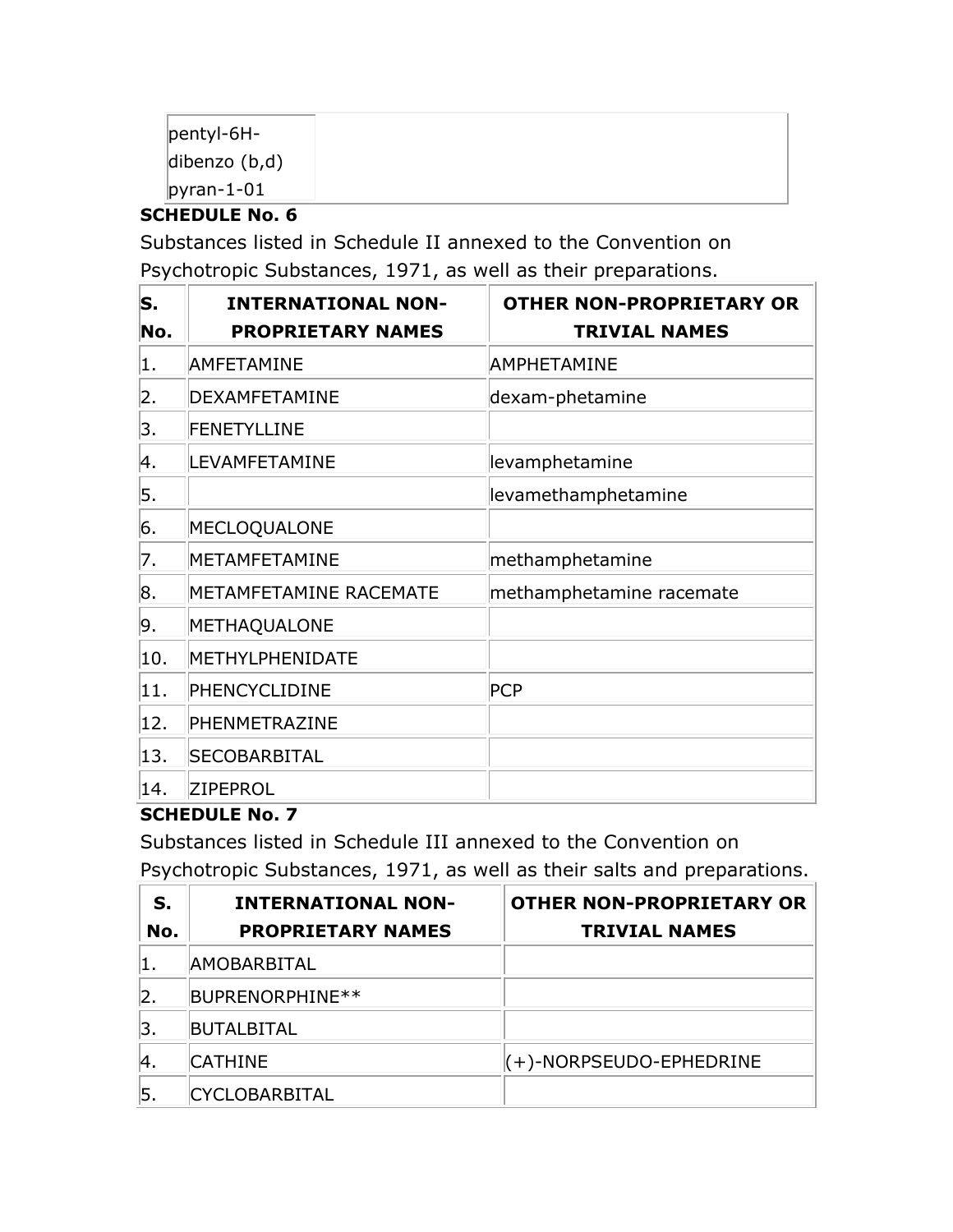| <sup>6.</sup> | <b>GLUTETHIMIDE</b>   |  |
|---------------|-----------------------|--|
|               | <b>IFLUNITRAZEPAM</b> |  |
| 8.            | <b>PENTAZOCINE</b>    |  |
| '9.           | <b>PENTOBARBITAL</b>  |  |

#### **SCHEDULE No. 8**

Substances listed in Schedule IV annexed to the Convention on Psychotropic Substances, 1971, as well as their salts and preparations.

| S.  | <b>INTERNATIONAL NON-</b> | <b>OTHER NON-PROPRIETARY OR</b> |
|-----|---------------------------|---------------------------------|
| No. | <b>PROPRIETARY NAMES</b>  | <b>TRIVIAL NAMES</b>            |
| 1   | ALLOBARBITAL              |                                 |
| 2.  | <b>ALPRAZOLAM</b>         |                                 |
| 3.  | <b>AMFEPRAMONE</b>        |                                 |
| 4.  | <b>AMINOREX</b>           |                                 |
| 5.  | <b>BARBITAL</b>           |                                 |
| 6.  | BENZFETAMINE              | benzphetamine                   |
| 7.  | <b>BROMAZEPAM</b>         |                                 |
| 8.  | <b>BROTIZOLAM</b>         |                                 |
| 9.  | <b>BUTOBARBITAL</b>       |                                 |
| 10. | <b>CAMAZEPAM</b>          |                                 |
| 11. | <b>CHLORDIAZEPOXIDE</b>   |                                 |
| 12. | <b>CLOBAZAM</b>           |                                 |
| 13. | <b>CLONAZEPAM</b>         |                                 |
| 14. | <b>CLOROZEPATE</b>        |                                 |
| 15. | <b>CLOTIAZEPAM</b>        |                                 |
| 16. | <b>CLOXAZOLAM</b>         |                                 |
| 17. | DELORAZEPAM               |                                 |
| 18. | <b>DIAZAPAM</b>           |                                 |
| 19. | <b>ESTAZLOLAM</b>         |                                 |
| 20. | <b>ETHCHLORVYNOL</b>      |                                 |
| 21. | <b>ETHINAMATE</b>         |                                 |
| 22. | <b>ETHYL LOFLAZEPATE</b>  |                                 |